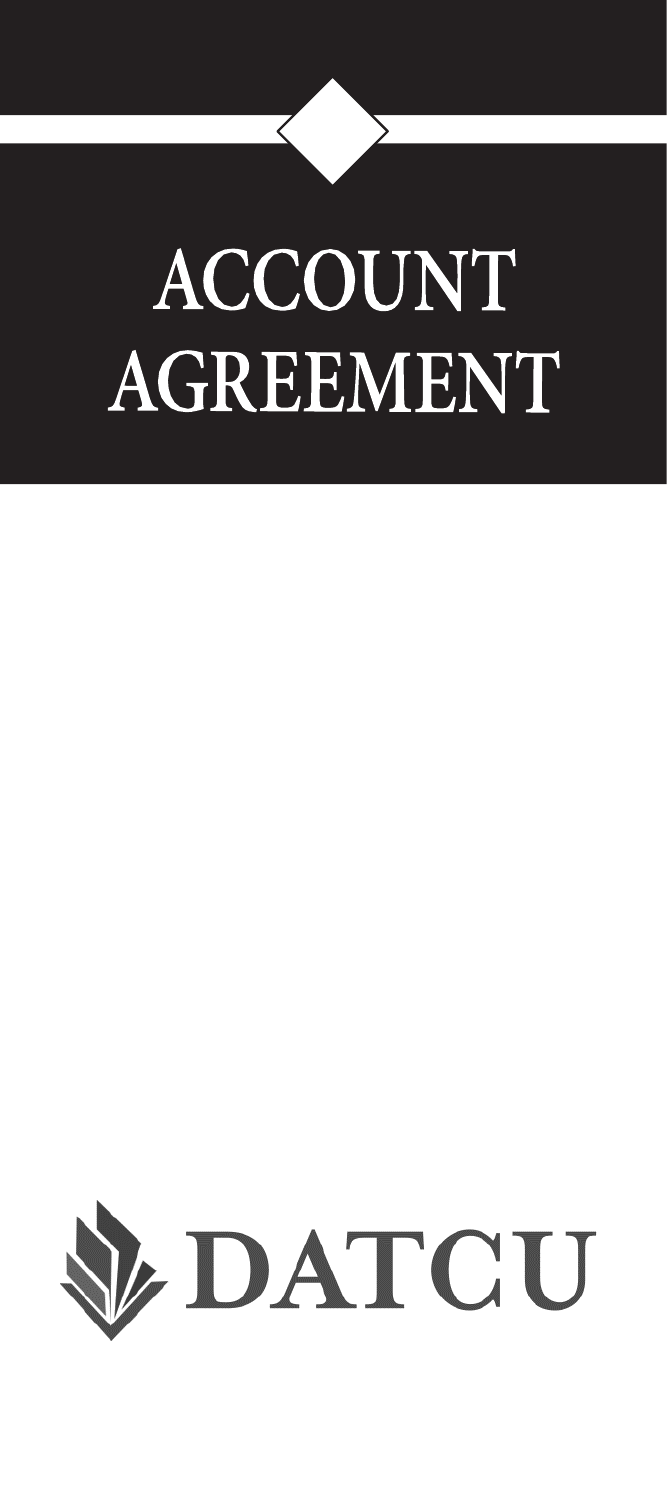### **IDENTITY VERIFICATION TRUTH-IN-SAVINGS DISCLOSURES COMPLAINT NOTICE**

### **ACCOUNT OWNERSHIP**

- 1. Single Party Account
- 2. Joint or Multiple Party Account with Right of Survivorship
- 3. Payable on Death (POD) Account
- 4. Accounts for Trusts
- 5. Uniform Transfer to Minors Accounts
- 6. Accounts for Minors
- 7. Accounts for Guardianships and Estates
- 8. Representative Payee Accounts 9. Business Accounts

### **CHECKS AND WITHDRAWALS**

- 1. Payment Authorization
- 2. Stale Items
- 3. Overdraft and Overdraft Protection
- 4. Transaction/Transfer Limitations
- 5. Signatures and Records
- 6. Postdated, Incomplete and Conditional Items
- 7. Wire Transfer(s), Automated Clearing House (ACH), and Other Payment Order Transactions
- 8. Stop Payment
- 9. DATCU Credit Union Liability
- 10. Cash Withdrawals

### **DEPOSIT OF ITEMS**

- 1. Handling of Items
- 2. Endorsement Standards
- 3. Right to Refuse Deposit
- 4. Deposit Verification

### **GENERAL PROVISIONS**

- 1. Account Security 2. Taxpayer Identification Number and Backup Withholding
- 3. Inactive Accounts
- 4. Account Statements
- 5. Illegal Transactions
- 6. Legal Process
- 7. Contractual Lien
- 8. Dispute Resolution
- 9. Notices
- 10. Power of Attorney (POA)
- 11. Withdrawal of Services
- 
- 12. Closing the Account 13. Death or Incompetence of Account Owner
- 14. Attorney's Fees
- 15. Amendment
- 
- 16. Severability 17. Reopened Accounts
- 18. Record Retention
- 19. Governing Law
- 20. Credit Reports
- 21. Direct Disputes of Information Appearing in Credit Reports
- 22. Assignment
- 23. Headings
- 24. No Waiver of Rights
- 25. Cooperation Investigation of Claims of Unauthorized Activity
- 26. Communications
- 27. Active Military Members and Dependents

### **YOUR ABILITY TO WITHDRAW FUNDS**

### **General Policy**

- 1. Longer Delays May Apply
- 2. Special Rules for New Accounts
- 3. Holds on Other Funds
- 4. Foreign Checks

### **ELECTRONIC FUNDS TRANSFERS (EFT) AGREEMENT AND DISCLOSURES**

- 1. Issuance of Card and/or Personal Identification Number (PIN)
- 2. Overdrafts
- 3. Card and PIN Security
- 4. Surrender, Cancellation, and Amendment
- 5. Debit Card Preauthorization Holds
- 6. Confidentiality
- 7. Additional Terms for Business, Organization and Association Accounts
- 
- 8. Online Statements 9. Payment Order of Your Transactions

### **DISCLOSURES**

- 1. Member Liability
- 2. Contact in Event of Unauthorized Transfer
- 3. Definition of a Business Day
- 4. Available Transactions and Limitations
- 5. Charges to Members for Use
- 6. Right to Receive Documentation
- 7. Preauthorized Payments
- 8. Confidentiality
- 9. DATCU Liability
- 10. In Case of Errors or Questions
- 11. ATM/Debit Card International Transactions

### 12. Illegal Transactions

- **DATCU TRUTH IN SAVINGS ACCOUNT DISCLOSURES AND NRP POLICY**
- 1. Truth-In-Savings Account Disclosures 2. Non-Return Privilege Policy **05-2022**
-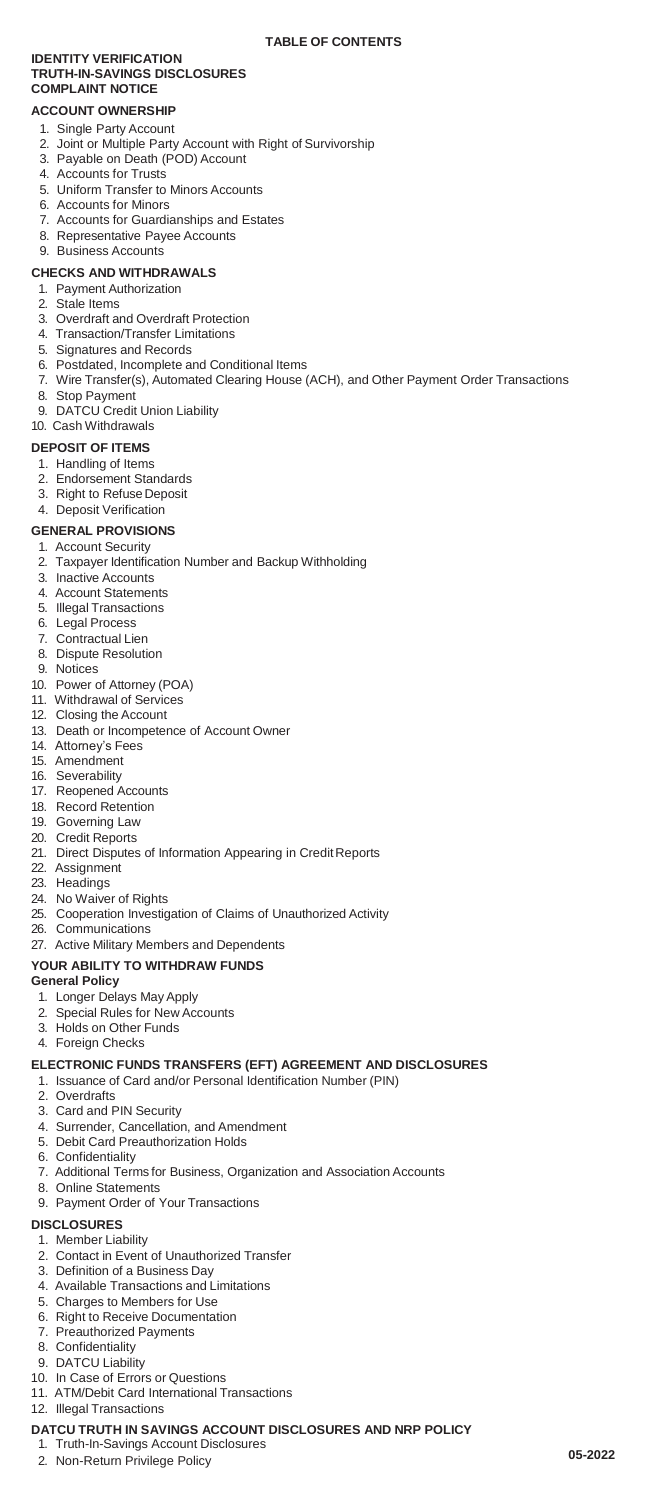### **DATCU MEMBERSHIP AND ACCOUNT AGREEMENT**

In this Agreement, the words "you", "your", and "party" mean any and all persons or entities who sign a Membership Application or any other application or Card in connection with the opening of any Account with DATCU Credit Union, including any applicant for membership, any Joint Owner, or any other person or entity authorized to use or having access to any such Account. "Owner" means an owner of the Account. "Primary Member" means the member Owner under whose Taxpayer Identification Number the Account is established. These terms may also be used to mean any person to whom a DATCU Debit Card (the Card) is issued, any person to whom a personal identification number (PIN) is issued in connection with any such Card or any other electronic fund transfer service, any person authorized to use or given access to any such Card or PIN and any owner on any Credit Union Account which may be accessed by the Card or the PIN. The words "we", "us", "our" and "Credit Union" mean DATCU Credit Union. The person authorized to use the Card must sign each Card that we issue to you.

You authorize us to establish one or more Accounts for you, by you, or on behalf of third parties as designated in your Membership Application or in any other Account Application you may execute with us (collectively, the "Application"), including but not limited to any Share Savings, Money Market, Checking, IRA Share Savings, Certificate of Deposit and IRA Certificate of Deposit Account. By opening, signing the Card, or using any such Account, you agree to be bound by the terms of this Agreement whether you are acting in your individual capacity, in a fiduciary capacity or in your capacity as an officer, agent, or representative of any business entity or association with regard to any such Account. You also acknowledge receipt of and agree to be bound by our Truth-In-Savings Rate Schedules, Fee Schedules and Account Disclosures as amended from time to time and to conform to our rules, regulations, bylaws, and policies now in effect and as amended or adopted hereafter. In case of any conflict between the terms of this Account Agreement and the disclosures set forth in the Truth-In-Savings Rate Schedules, Fee Schedules, and the Account Disclosures, the disclosures appearing in those Schedules and Disclosures will control unless this Agreement provides otherwise. The Truth-In-Savings Rate and Fee Schedules and Account Disclosures are incorporated into this Agreement. This Agreement is incorporated into and made a part of any Application or other document, which you execute in connection with the opening, or use of anyAccount.

### **IMPORTANT INFORMATION ABOUT PROCEDURES FOR OPENING A NEW ACCOUNT**

To help the government fight the funding of terrorism and money laundering activities, Federal law requires all financial institutions to obtain, verify, and record information that identifies each person who opens an Account.

What this means to you: When you open an Account, we will ask for your name, address, date of birth, and other information that will allow us to identify you. We may also ask to see your driver's license or other identifying documents.

### **TRUTH-IN-SAVINGS DISCLOSURES**

Truth-in-Savings Disclosures, which apply to each of your Accounts, including the dividend rate, interest rate if applicable, and the annual percentage yield on your Accounts, are set out on the Truth-In-Savings Account Disclosures. The Truth-In-Savings Fee and Rate Schedules will accompany your Account Agreement.

### **COMPLAINT NOTICE**

If you have a problem with the services provided by this credit union, please contact us at:

**By Mail:** DATCU Credit Union Attn: Complaint Department **PO Box 827** Denton, TX 76202-0827

**By Phone:** (866)387-8585 or (940)387-8585

**In Person:**

In person at any of our twelve locations

### **By Email:**

[Info@datcu.org](mailto:Info@datcu.org)

The credit union is incorporated under the laws of the State of Texas and under state law is subject to regulatory oversight by the Texas Credit Union Department. If any dispute is not resolved to your satisfaction, you may also file a complaint against the credit union by contacting the Texas Credit Union Department at 914 East Anderson Lane, Austin, Texas 78752-1699. Telephone Number: (512)837-9236, Website: [www.cud.texas.gov.](http://www.cud.texas.gov/)

### **ACCOUNT OWNERSHIP**

**1. Single Party Account.** Under this type of Account Ownership, the sole party to the Account owns the Account. If you open a Single Party Account, upon your death ownership of the Account passes as part of your estate under your Will or by intestacy, subject to any Payable on Death designation you may make pursuant to Section 3 below.

**2. Joint or Multiple Party Account with Right of Survivorship.** If an Account is opened by two or more parties, or if one or more parties are added to a Single Party Account after the Account is opened, the Account will be a Joint or Multiple Party Account with Right of Survivorship. All funds deposited into any such Account, including any earnings thereon, shall be owned by the parties jointly with all others who have signed the Application or other Account authorization, with right of survivorship. A survivorship designation may be ineffective unless signed by all parties to the Account. On the death of a party, all sums in the Account on the date of the death vest in and belong to the surviving party or parties as their separate property and estate, subject to any lien we have for the deceased party's obligations to us, regardless of whether any of the surviving parties have consented to our lien.

The parties to a Joint or Multiple Party Account with Right of Survivorship owns the Account in proportion to the parties' net contributions to the Account. Payment of any sums to any party shall be valid and discharge the Credit Union from any and all liability for such payment. The Credit Union may accept instructions from any party or act at the request of any party with regard to any such Account without the consent of any other party to the Account. Each party authorizes all other parties to the Account to act on his or her behalf with respect to the Account and to endorse any instrument payable to him or her for deposit to any such Account. Without the consent or joinder of any other party and without regard to the interest in the Account of any other party, any party to the Account may (i) make deposits to or withdraw funds from the Account,

(ii) place stop payment orders with respect to any items drawn on the Account by any party to the Account, (iii) pledge all of the shares and deposits in eligible Accounts to secure any indebtedness owing to us, or (iv) designate an Account to provide overdraft protection for any other Account. In the event that any Account may be accessed by means of an electronic fund transfer, including the use of an ATM or debit card issued in connection with the Account or the use of any telephone or computer home banking or mobile access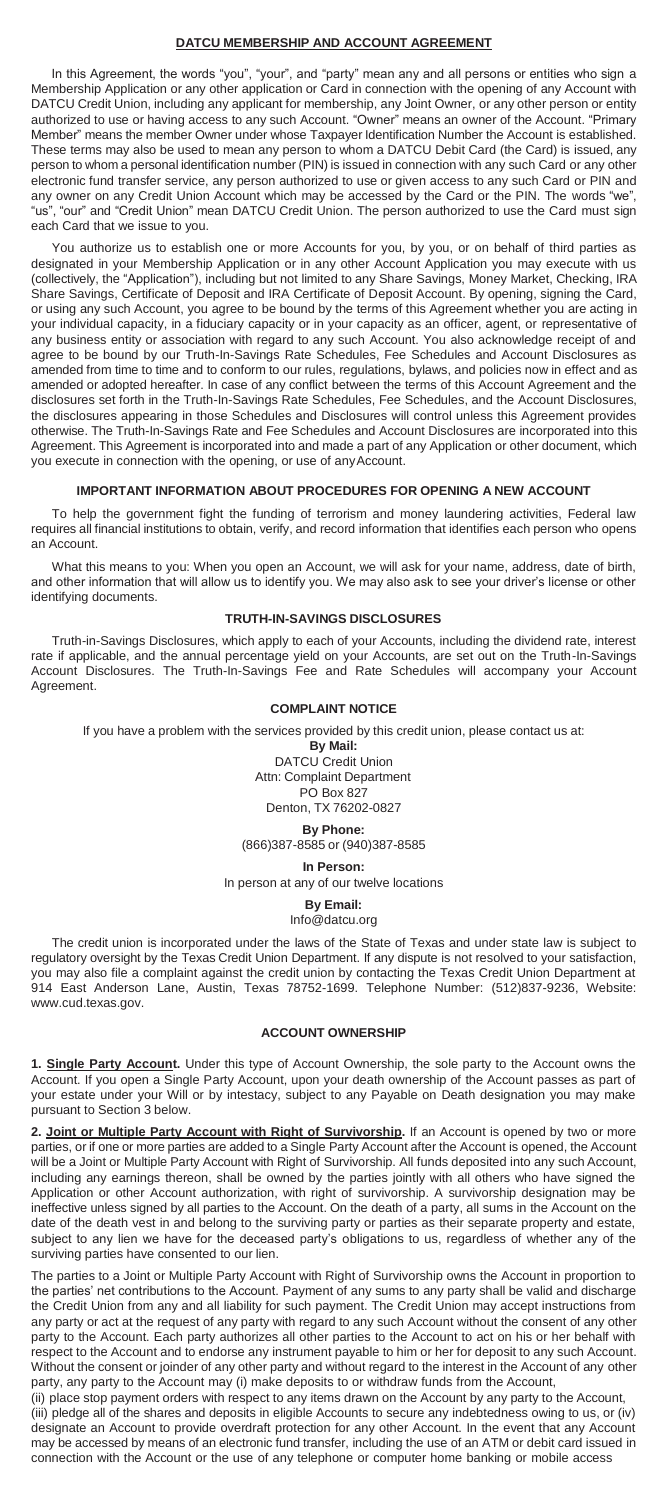program, each party grants to every other party actual authority to initiate any such transfer, to use any such ATM or debit card issued, or to use any Personal Identification Number ("PIN") issued in connection with any such card, telephone, or computer home banking or mobile access program.

A member in whose name a Joint or Multiple Party Account with Right of Survivorship is opened who designates other parties to own the Account jointly may, without notice to any other party of such Account and upon written notice to the Credit Union in such form as the Credit Union may require, change the form of the Account, add parties to the Account, or remove any parties from the Account. Any such action by that member will terminate any interest that the removed party may have in such Account. At its option, the Credit Union may require that an Account be closed and a new Account opened in lieu of permitting a member to remove any other party from the Account, or the Credit Union may require the consent of any or all parties prior to acting upon any written notification or instruction by a member to remove that party from an Account. No other party to a multiple party Account may make any such change, addition, or deletion. The parties agree that, subject to applicable law, the Credit Union may pay funds in any Joint or Multiple Party Account with Right of Survivorship to or on the order of any party, regardless of whether any other parties are incapacitated or deceased. The Credit Union makes no representation concerning the legal consequences or effectiveness of the survivorship rights described above, including any consequences arising out of the community property laws of any state and you agree to hold us harmless from any loss or liability in connection with any survivorship designation. You understand that you should consult with your attorney if you have any question regarding the validity, effectiveness, or fitness of any such survivorship designation for any purpose.

**3. Payable on Death (POD) Account.** A POD Account is an Account payable on request to one or more persons during their lifetimes and upon the death of the last of those persons, payable to one or more POD beneficiaries named in the Account Application. You agree that the persons named as POD beneficiaries in the Application, whether one or more are designated as POD beneficiaries. During your lifetime, all funds paid into or deposited into the Account designated, including any earnings thereon, shall be owned by you, and payment may be made upon your request, or the request of any Joint Owner. If there is more than one Owner, then during your lifetimes the provisions set forth above with regard to Joint or Multiple Party Accounts with Right of Survivorship shall control. Upon your death (the death of the last of you to survive), the ownership of the Account passes to the POD beneficiaries surviving, with right of survivorship. At our option, payment may be made at the request of any named POD beneficiary then living, and any payment made upon the request of any surviving POD beneficiary discharges us from any and all liability to that POD beneficiary and any remaining POD beneficiaries or their heirs, executors and personal representatives. You, your heirs, executors and personal representatives, agree to defend, indemnify and hold the Credit Union harmless from any claim asserted by any person or estate as a result of the payment of funds deposited in the Account designated. You understand and agree that a POD designation shall be ineffective with respect to any Account held in an Individual Retirement Account. You understand and agree, further, that a POD designation may be ineffective unless signed by all original parties to the Account. An agent acting under a power of attorney may not make a POD beneficiary designation on behalf of the principal. We make no representation concerning the legal consequences or effect of any POD designation, and you understand that you should consult with your attorney if you have any question regarding the validity, effectiveness, or fitness of any such POD designation for any purpose.

**4. Accounts for Trusts.** At our option, we may issue shares or receive deposits in a revocable trust subject to such membership requirements as we may impose from time to time in keeping with applicable law. If you request that we open an Account in the name of a trust, you agree that we are authorized to release the funds in any such Account upon the signature of any Trustee. You agree that if we make payment to any Trustee or Successor Trustee, or at the direction of any one of the Trustees or Successor Trustees named, that payment shall be valid and shall discharge us from any liability for the sums paid. Any Trustee authorized to sign on any such Account shall be subject to the terms and conditions set forth in this Account Agreement and any other Agreement governing any such Account. You agree that we shall have no fiduciary responsibility or obligation in connection with any such Account beyond our obligations set forth in this Agreement, and that we shall serve solely as a depository for the trust funds. You and any Trustee agree to save, indemnify, defend and hold us harmless from any claim, demand, suit or other charge by any person arising out of or resulting from the establishment, maintenance, and transaction of any business related to the trust and any Account established for the trust.

**5. Uniform Transfers to Minors Accounts.** At our option, we may issue shares and accept deposits in Accounts established by a custodian under the Texas Uniform Transfers to Minors Act (TUTMA). A TUTMA Account is owned by the minor, and amounts deposited into the Account constitute an irrevocable gift to that minor. The custodian named is the sole party entitled to access the Account for the minor's benefit. We have no duty to (i) determine if the person designated or acting as custodian has been duly designated, (ii) determine if an act of the custodian is in accordance with or authorized by the Texas Uniform Transfers to Minors Act, (iii) question the validity or propriety of any instrument or any instructions executed or given by a person acting as a donor or custodian or (iv) oversee the application by a custodian of money or other property paid or delivered to the custodian.

**6. Minor Accounts**. We may open a Savings, Checking, or other Account for a minor, receive payment or pay withdrawals on the Account by or for a minor, and act in any other matter on the order of the minor without regard to the minor's capacity, and we are discharged from liability to the extent of any such actions. We may require that certain minor Accounts be jointly owned with an adult 18 years of age or older. Unless a parent or guardian is a Joint Owner on a minor Account, the parent or guardian shall have no rights to access or obtain information about the Account. Even if a parent, guardian, or another adult is a Joint Owner on a minor Account, the minor as an Account Owner has the right at any time to withdraw the Account funds and close the Account.

**7. Accounts for Guardianships and Estates**. At our option, we may accept deposits in the name of (i) a ward on whose behalf a guardianship has been established under applicable law, or (ii) the estate of a deceased member being administered under applicable law. Any guardian or estate representative (whether executor, administrator or otherwise) authorized to sign on any such Account shall be subject to the terms and conditions set forth in this Agreement and any other agreement governing any such Account. You agree that we will have no fiduciary responsibility or obligation in connection with any such Account beyond our obligations otherwise set forth in this Agreement or other applicable agreement, and you agree that we will not be liable for any loss occasioned by the fraud, negligence, or misapplication of funds by the guardian or estate representative. If we are presented with Letters of Guardianship, Letters Testamentary, or Letters of Administration valid on their face, you agree that we will have no further duty to (i) determine if the person appointed guardian or estate representative has qualified or continues to be qualified as guardian or as estate representative, (ii) determine if an act of the guardian or estate representative is in accordance with or authorized by the Texas Probate Code or other applicable law, (iii) question the validity or propriety of any instrument or any instructions executed or given by a person acting as a guardian or estate representative, or (iv) oversee the administration by a guardian or estate representative of money or other property paid or delivered to him or her. You agree that we may rely upon Letters of Guardianship, Letters Testamentary, or Letters of Administration that are valid upon presentment, that we may continue to rely upon the same without inquiring into their expiration or renewal, and that we may assume their renewal unless notified in writing to the contrary. Further, you agree that we will have no obligation to recognize or honor any such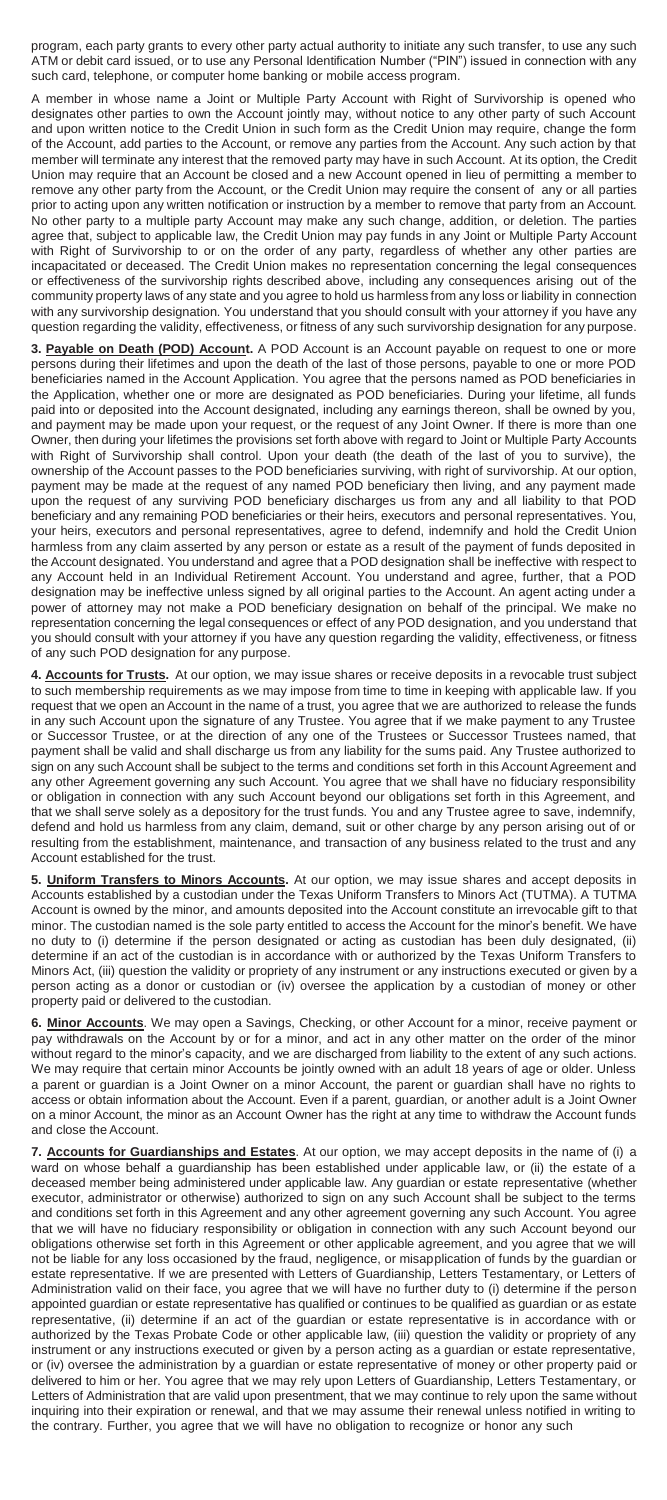Letters that we know to have expired without renewal pursuant to the provisions of the Texas Probate Code or other applicable law. If we receive notice of expiration without renewal, we will have no obligation to honor any check that is presented for payment or to honor any requests for withdrawal of funds from the Account of a ward or an estate until we receive renewed Letters or another order issuing out of a court of competent jurisdiction.

**8. Representative Payee Accounts**. At our option, we may accept deposits in Accounts established in a member's name and for the member's benefit by an individual appointed as a Social Security Administration or Veterans Administration "Representative Payee." Funds in a Representative Payee Account are owned by the member beneficiary. Only the Representative Payee, however, shall have direct access to the funds on deposit. If an Account is opened, you (whether as beneficiary or as Representative Payee) agree that we may accept deposits, including direct deposits from the Social Security Administration and Veterans Administration, that we may permit withdrawals from the Account by the Representative Payee through such means as we may prescribe from time to time, and that we may restrict access to the Account by the beneficiary. You agree that the Representative Payee alone will be responsible for compliance with the Rules of the Social Security Administration or Veterans Administration governing such Accounts. You agree that if we make payment to or at the direction of a Representative Payee, any such payment shall be valid and shall discharge us from any liability for the sums paid. You agree that we may rely upon any appointment of a Representative Payee that is valid on its face, that we will have no fiduciary responsibility or obligation in connection with any such Account beyond our obligations otherwise set forth in this Agreement, and that we will have no duty to oversee the application by a Representative Payee of any funds withdrawn from the Account. You agree that, if any deposit to an Account is subsequently reversed, whether by the Social Security Administration, Veterans Administration, or otherwise, we may transfer funds in other Accounts held by the beneficiary or the Representative Payee in order to cure any overdraft that may occur as a result of such reversal. You agree to save, indemnify, defend, and hold us harmless from any claim, demand, suit, or other charge by any person or entity arising out of or resulting from the establishment, maintenance, and transaction of any business related to a Representative Payee Account or any other Account designated for the receipt of government benefits.

### **9. Business Accounts**

In this Agreement, the term "Business Account" means any Account maintained or opened by or in the name of any corporation, partnership, sole proprietorship, unincorporated association or club, limited liability company, or other organization. The words "you" and "your" mean the Account Owner named on the Business Account Application or any other document executed in connection with the opening, maintenance, or modification of any Business Account with us. By opening or maintaining a Business Account with us, you agree that the following terms and conditions apply to and govern any such Business Account in addition to the other terms of this Agreement. In the event of a conflict between the terms in this section and the terms in other parts of the Membership and Account Agreement, the terms and conditions herein shall control.

- 1. You expressly represent that (i) the Account Owner named on any Application is duly organized, validly existing, and in good standing under the laws of the state where organized and has filed Articles of Incorporation, Certificates of Limited Partnership, Assumed Named Certificates, or similar document, in a manner sufficient to ensure that no other person or entity shall conduct business under the same name or any name deceptively similar to that of the Account Owner, (ii) each officer, partner, agent, representative, or other party who signs on any Application as an authorized signer is qualified and authorized to sign in the capacity represented and is empowered to so act on behalf of the Account Owner named, and (iii) the Account Owner named on any Application is either presently a member of the Credit Union or is eligible to apply for membership in keeping with the membership requirements set forth below, or otherwise qualified to maintain Credit Union Accounts.
- 2. Subject to any limitations set forth on the Applications, any of the authorized signers on any Application shall be authorized to transact business on behalf of the Account Owner with respect to the Business Account(s) designated on the Application and are authorized to (i) close any such Business Account(s), (ii) deposit and withdraw any of the funds of the Account Owner in such Business Account(s), whether represented by cash, checks, notes, or other evidences of debt, (iii) sign for and receive the statements and records of the Account Owner with respect to any such Business Account(s), (iv) stop payment against checks or other payment orders, (v) make withdrawals or transfers from any such Business Account for the purpose of purchasing Certificates of Deposit in the name of the Account Owner and to redeem any such Certificate of Deposit in the name of the Account Owner, and (vi) make any other agreements and stipulations with us with respect to such Business Account(s) and to bind the Account Owner thereto.
- 3. The endorsement of the Account Owner of items for deposit may be written or stamped without designation of the party making the endorsement.
- 4. We are authorized to honor any and all withdrawals of the Account Owner's funds by any one of the authorized signers, and we need make no inquiry concerning any such action. You acknowledge that you may not stipulate that withdrawals and other actions be performed and signed by two or more authorized signers. You agree that any designation by you requiring the signatures of two or more persons is for your internal business purposes only and is not binding on us.
- We will not be liable for any loss occasioned by the fraud, negligence, or misapplication of funds by any of the authorized signers. The Account Owner and all of the authorized signers, jointly and individually, agree to indemnify and hold us harmless from any claims, demands, expenses, losses or damages, resulting from or directly or indirectly related to any activity of such parties with regard to any Business Account maintained with us.
- 6. TheAccount Owner and the authorized signers agree to execute or provide such additional documentation as we may require or deem appropriate in connection with the opening and maintaining of any Business Account.
- 7. The Account Owner and all authorized signers authorize us to recognize the facsimile signature(s) appearing on any Application and to charge the Account Owner for all checks, withdrawals, or similar orders drawn on Business Accounts maintained by the Account Owner. We will be so authorized so long as any facsimile signature reasonably resembles the facsimile signature appearing on any Application. The Account Owner is responsible for maintaining the security of all facsimile signatures, check writing equipment, and supplies. The Account Owner must promptly notify us in writing of any checks that have been lost or stolen or the unauthorized use of facsimile signature equipment and the circumstances surrounding the loss, theft or unauthorized use. We are not liable for any unauthorized use of any such facsimile signature.
- 8. We may adopt policies from time to time under which we may issue Debit Cards, or other electronic access devices and personal identification numbers (PINs) to persons designated by the Account Owner, at the Account Owner's request. You acknowledge and agree that the issuance of an access device or PIN in connection with a Business Account affords ready access to the Business Account by the person or persons authorized by the Account Owner, as well as other persons who are provided access to the access device or PIN, or who otherwise obtain the access device or PIN whether by way of negligence, theft, collusion, or otherwise. As a result, you acknowledge and agree that the Account Owner and the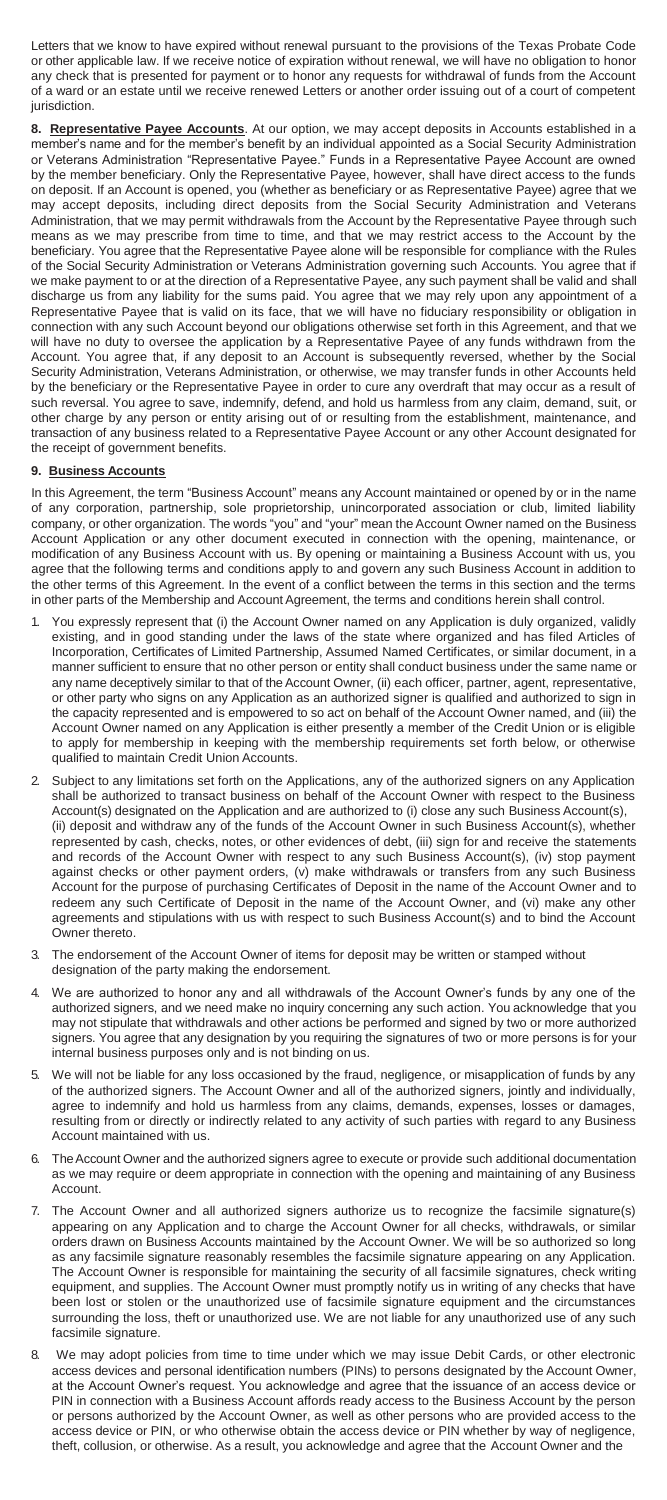persons authorized by the Account Owner to receive an access device or PIN are solely responsible for their use and that we will not be liable for any loss resulting from the unauthorized use of the access device or PIN. You agree that, except as otherwise provided in any other agreement we have with you, the provisions of our consumer Electronic Fund Transfers Regulation "E" Disclosures addressing error resolution and any limitation upon a consumer's liability for unauthorized electronic fund transfers shall not apply to electronic fund transfers when made to or from a Business Account. Except for the foregoing, electronic fund transfers to and from a Business Account are generally subject to the Electronic Funds Transfer Regulation "E" Disclosures and are fully subject to any additional terms and conditions provided to you at the time your request for the electronic fund transfer service is approved.

- 9. If you contract for an Electronic Fund Transfer service, we may communicate with you and others authorized to use your PIN from time to time. Those communications may include your PIN. We will send those communications to your address as reflected in our records, and you agree that we have no liability to you or to any other person if our communication to you is stolen or otherwise intercepted by any person at any time. You agree that the terms set out herein and in the remainder of the Account Agreement and the Electronic Fund Transfers Agreement and Disclosures regarding the security and safekeeping of your PIN and the security of electronic fund transfers transactions in general are commercially reasonable and you agree to be bound by and to comply with these terms. Authorizations given to other persons are considered unlimited in amount and manner until you notify us and we have had a reasonable opportunity to act on your notification.
- 10. In order to add or delete authorized signers from any Business Account, (i) the Account Owner may close the Business Account and open a new Business Account through the execution of a new Applicationor, (ii) the Account Owner may modify the Business Account to provide for any such addition or deletion by completing a new Application or such other form as we may require, bearing the signatures of all persons who thereafter are authorized to sign on behalf of the Account Owner. We reserve the right to require that a new Business Account be opened when adding or deleting authorized signers. In order to add or delete authorized signers on any Business Account, whether by way of Account closure or modification, we may require the presentment of a new certificate of corporate resolution or a new certification and authorization in the case of a sole proprietorship, partnership, association, or other business entity, specifying the action to be taken and setting forth those individuals who thereafter will be authorized to transact business on behalf of the Account Owner. You acknowledge and agree that, if the Account Owner elects to add or delete authorized signers by way of Account modification rather than by closing the Business Account(s), we may not be able to verify effectively whether an authorized signer signs any check presented, and you agree that we are not required to examine instruments presented. In the event of a Business Account modification, you agree that the Account Owner is solely responsible for denying any deleted signer access to the Business Account and that we will not be liable for the payment of checks or orders signed or made by any deleted signer.
- 11. A Business Account may not be established at the Credit Union unless there is an Account Owner who is a member of the Credit Union for a minimum of six (6) months. A business may be eligible for Credit Union membership if it is listed in our field of membership or physically located within our community field of membership. Otherwise, for sole proprietorships, the individual owner(s) must be a member of the Credit Union for a minimum of six (6) months. For corporations, all of the corporate shareholders must be within our field of membership. For partnerships, all of the partners must be within our field of membership. For unincorporated associations, limited liability companies, and other businesses and other businesses and organizations, all of the members of any such association, organization, or company must be within our field of membership. Different requirements may apply for other types of business entities.
- 12. Business Accounts are subject to the fees set forth in the Truth in Savings Fee Schedule, which is incorporated into this Agreement by reference. You acknowledge and agree that any additional Truth-in-Savings Account Disclosures provided to you in connection with a Business Account are made for the benefit of natural-person members of the Credit Union who hold an Account primarily for personal, family, or household purposes. To the extent that those disclosures are also accurate with respect to Business Accounts, they are provided for informational purposes only and without any corresponding intent to extend coverage of the Truth-in-Savings Act and implementing regulations to Business Accounts.
- 13. Overdraft protection from Savings Accounts and line-of-credit Accounts is available for Business<br>Accounts. Our courtesy pay product is not available for Business Accounts.

### **CHECKS AND WITHDRAWALS**

**1. Payment Authorization.** You authorize us to pay checks signed by you and charge the payments against the applicable Account. Only checks ordered through us, or other methods approved by us may be used to withdraw funds from your Account. You agree that it will be your responsibility to verify the accuracy of information appearing on any checks, deposit slips, or other forms, and you agree that we will not be liable for any printing errors on any such forms. All checks, withdrawal forms, deposit slips, and transfer instructions used in connection with any Account must be on forms that we provide or otherwise expressly approve in writing. You agree to complete checks using a non-gel, black or dark blue ink that will readily transfer during any imaging of the check. We will not be liable for any resulting losses, and you agree to hold us harmless, if you fail to follow the requirements in this paragraph. If a non-member requests to cash a check drawn on your Account, we may require the non-member to present acceptable identification and, at our option, place a fingerprint on the check. It the non-member refuses to comply with our requirements, we may refuse to accept the check, and in such a case, you agree that we will not be liable for wrongful dishonor. In the event that the applicable Account has sufficient funds on deposit to cover one or more, but not all of the checks or other withdrawal orders presented during any given business day, we may honor those items and allow those withdrawals in any order that we may choose in our sole discretion, including, first, processing withdrawal orders or checks payable to the Credit Union, and dishonoring or refusing any item or withdrawal order for which there are insufficient funds available thereafter. We may process all checks and other transactions in any order we choose, and we may change the order in which we process checks and other transactions at any time without notice to you. To avoid fees, you should ensure that your Account contains sufficient available funds at all times to pay each of your transactions.

In making distributions upon the death or disability of any party, you agree that we may rely upon the form of the Account at the time of any such death or disability.

**2. Stale Items.** We may pay a check of yours without regard to its date, and you agree that we will have no liability for doing so. We are under no obligation to pay a check, however, which is presented for payment more than six (6) months from its date. In the event that a check drawn on your Account is payable, by its terms, within a stated period of time, we are under no obligation to pay that check if it is presented after the expiration of that time period.

### **3. Overdrafts and Overdraft Protection.**

**a. What is an Overdraft?** An overdraft occurs when a check, electronic Automated Clearing House (ACH), ATM or debit card, or other payment or transaction you have made is presented to the Credit Union for payment but sufficient funds are not available in your Checking Account or Money Market Account (collectively, Checking Account) to pay the transaction. In such a case, the payment would normally be returned to the payee or denied for insufficient funds, and you may be charged an Insufficient Funds (NSF) fee. If you have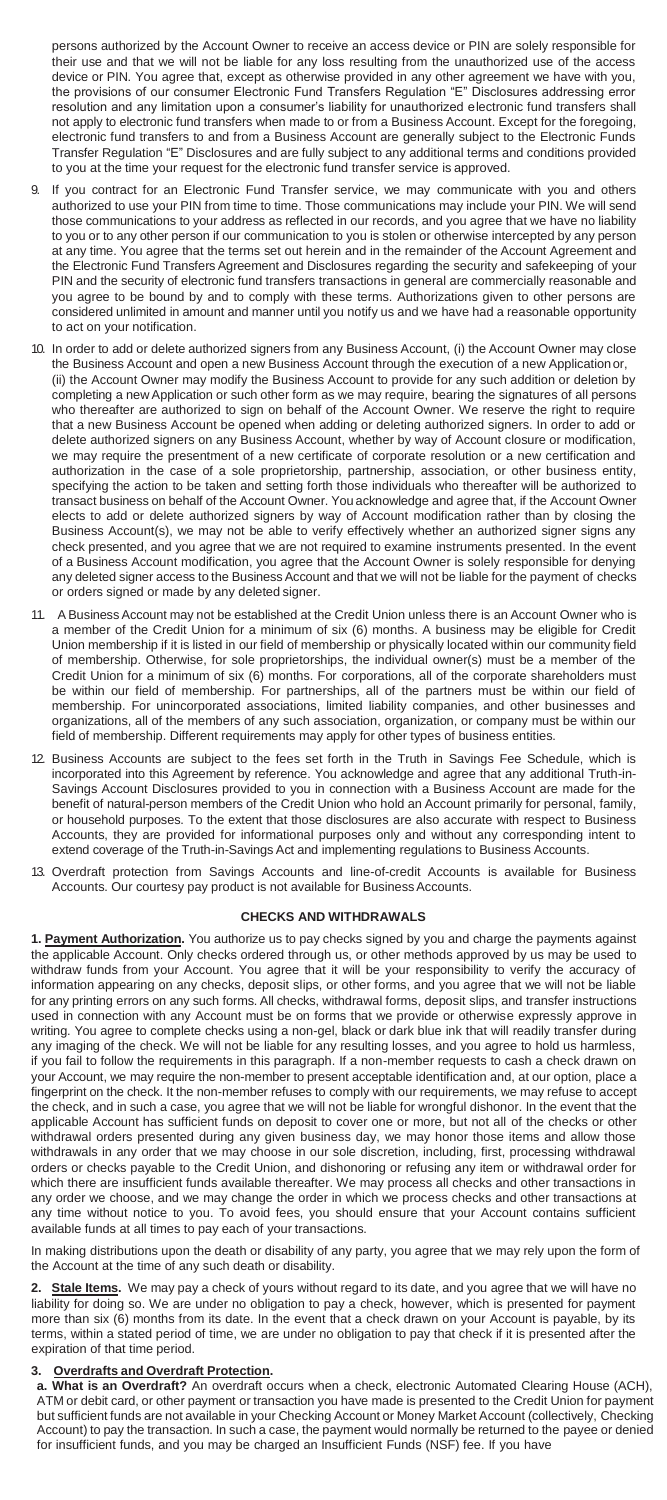elected our Automatic Overdraft Protection service, however, the transaction can be paid using available funds from another deposit or loan account of yours. In addition, if you have qualified, our discretionary Non-Return Privilege service may also provide an additional layer of overdraft protection. You may incur fees as set forth in our Fee Schedule for using our overdraft protection services, so you should always take care to avoid creating any overdraft. The following terms explain how our overdraft protection services work.

**b. Overdraft Protection Services**. We offer three levels of overdraft protection. The first level is called Overdraft Savings Transfer. This service transfers available funds from your designated savings account, or line of credit, to pay a transaction when your Checking Account does not have sufficient available funds. We determine whether sufficient funds are available when the transaction is presented to us for settlement. We may charge an Overdraft Protection Transfer fee for this service as set forth in the Fee Schedule. This fee is less than the fee for the Non-Return Privilege service described below. To use this service, you must enroll and designate the priority of your Automatic Overdraft Protection sources on the Application or other form we have designated. The second level of overdraft protection is called Non-Return Privilege (NRP). This service is extended to all eligible members. NRP is provided pursuant to our discretionary Non-Return Privilege Policy as a non-contractual courtesy. It is not a line of credit and it is not guaranteed. However, in the event you write a check or initiate an ACH, online bill payment, or recurring debit card transaction and sufficient funds are not available in your Checking Account to pay the transaction, and if there are no other sources of overdraft protection available, we will strive to pay your reasonable overdrafts if your Account is in good standing and you continue to meet eligibility requirements. The third level of overdraft protection extends the NRP service to your ATM and everyday (one-time) debit card transactions. To use this service, you must affirmatively opt-in to NRP for ATM and everyday debit card transactions by contacting us. Both levels of the NRP service may charge a Non-Return Privilege fee as set forth in the Fee Schedule when a transaction is paid using the service. The amount of NRP approved for your Checking Account may vary and is subject to change at any time based on certain membership factors such as age of Account, deposit activity and history, and overdraft activity and history, including repayment history. If you no longer want an overdraft protection service in which you are enrolled, you may opt-out of any level at any time by calling or writing to us. Please refer to our Non-Return Privilege Policy for eligibility requirements and additional information about the NRP service.

**c. Actual and Available Balances**. In order to properly manage your Checking Account to avoid overdrafts and resulting fees, it is important to understand that your Checking Account has two kinds of balances: the "actual balance" and the "available balance." Funds used to pay your transactions may be limited based on the available balance. We use the available balance to determine if your Account will be overdrawn. You can check the amount of your actual balance and your available balance when you review your Account online, using our Automated Telephone Service system (audio response), at most ATMs, and by calling us or visiting a branch office. You must be enrolled in a respective electronic fund transfer service in order to check your balance with that service.

The actual balance of your Account is the actual amount of money that is in your Account at any given time. The actual balance reflects transactions that have been posted to your Account. It does not reflect transactions that are pending. For example, if you have \$50 in your Account and you write a check for \$40, then your actual balance remains at \$50 until the check is presented and posted to the Account. The actual balance does not reflect the pending check while it is in transit to be settled with us. The actual balance also does not reflect other items that have not yet been posted to your Account, such as a remotely deposited check that has been submitted for deposit and is under review.

The available balance is that part of the actual balance that is available for you to use without incurring Overdraft Protection Transfer or NRP fees. The available balance takes into account holds placed on Account funds such as check deposit holds under our Funds Availability Policy, holds for pending debit card transactions that have been preauthorized but not yet posted, and legal holds. For example, if you have \$50 in your Account and you use your debit card at a restaurant for \$20, then the merchant may ask us topreauthorize the \$20 payment. When that happens, we will place a hold on your Account for \$20 and your available balance will be reduced to \$30, even though your actual balance will remain at \$50 until the transaction posts or the hold is released. Funds subject to a hold are not available to pay checks, debit card, online bill payments, ACH, and other transactions. Please refer to the Electronic Fund Transfers Agreement and Disclosures for more information about debit card preauthorization holds. You should also keep in mind that the available balance may not always reflect all outstanding pending payments such as checks that you have written that are in transit. Additionally, the available balance may not always reflect outstanding debit card transactions. For example, if a merchant obtains our prior authorization but does not submit a one-time debit card transaction for payment within three business days of the preauthorization, we must release the hold. In such a case, the available balance will not reflect the outstanding transaction until we receive it and post it to the Account. **As a result, you must carefully track of all of your transactions to ensure you have sufficient funds available in your Checking or other applicable Account when the transactions are presented to us. Failure to do so may cause you to incur overdraft fees.**

**d. Payment Order of Transactions**. The order in which we process checks and other withdrawal orders (collectively, "Items") may also affect the total amount of overdraft and other fees that may be charged to your Account. Items may not be processed in the order made. Our policy is to pay Items as we receive them. We typically receive Items to be processed against your Accounts multiple times per day in what are referred to as presentment files. Each presentment file contains a large amount of a specific type of Item (for example, checks, ACH, or ATM/Point-of-Sale (POS)). These presentment files may contain multiple Items to be processed against your Account. In those cases where multiple Items are received at the same time, the Items will be paid agamety our recedent in these sases where manple helme are received at the came anne, the helme will be paid as presented in the file received. Checks are paid in order of presentment from file. We will post credits from ACH files first, then ACH debits are paid in the order they are presented. ATM/POS Items are paid in the order they are presented. Transactions performed in person, such as withdrawals or checks cashed at our branch offices, are generally paid when they are performed. Please refer to the Payment Authorization section for additional terms regarding payment order of Items.

**e. General.** You agree to maintain sufficient available funds in your Accounts at all times to pay any withdrawal order (whether oral, written, or otherwise) or other Item presented for payment against the applicable Account. We are under no obligation to pay any order or Item (i) the amount of which exceeds the available balance in the Account upon which the order was made or the Item was drawn, or (ii) that would exceed limitations imposed upon the applicable Account under our policies and procedures or under applicable law or regulation, including Federal Reserve Board Regulation D. In the event that we do pay any such order or Item, we will not waive our right to dishonor any subsequent orders or Items presented. If we do pay an order or Item, the amount of which exceeds the available balance in the Account upon which it is drawn, or if any Item deposited to your Account is subsequently returned and charged back to your Account creating an overdraft, you agree to pay us immediately the amount by which that Account is overdrawn together with any fees that we might assess. You also authorize us to deduct any overdraft from your next deposit (including a direct deposit of Social Security or other government benefits), to withhold or to transfer funds from any other Account to which you are a party in amounts sufficient to cover any overdraft and resulting overdraft fees, or to use any other collection remedy available to us at law.

**4. Transaction/Transfer Limitations.** On Share Savings Accounts, during any month, you may make no more than six (6) withdrawals or transfers to another Credit Union Account of yours or to a third party by means of a pre-authorized, automatic, or computer transfer, or telephonic order or instruction. There is no limit on the number of transactions you make in the following manner: (1) transfers to any loan account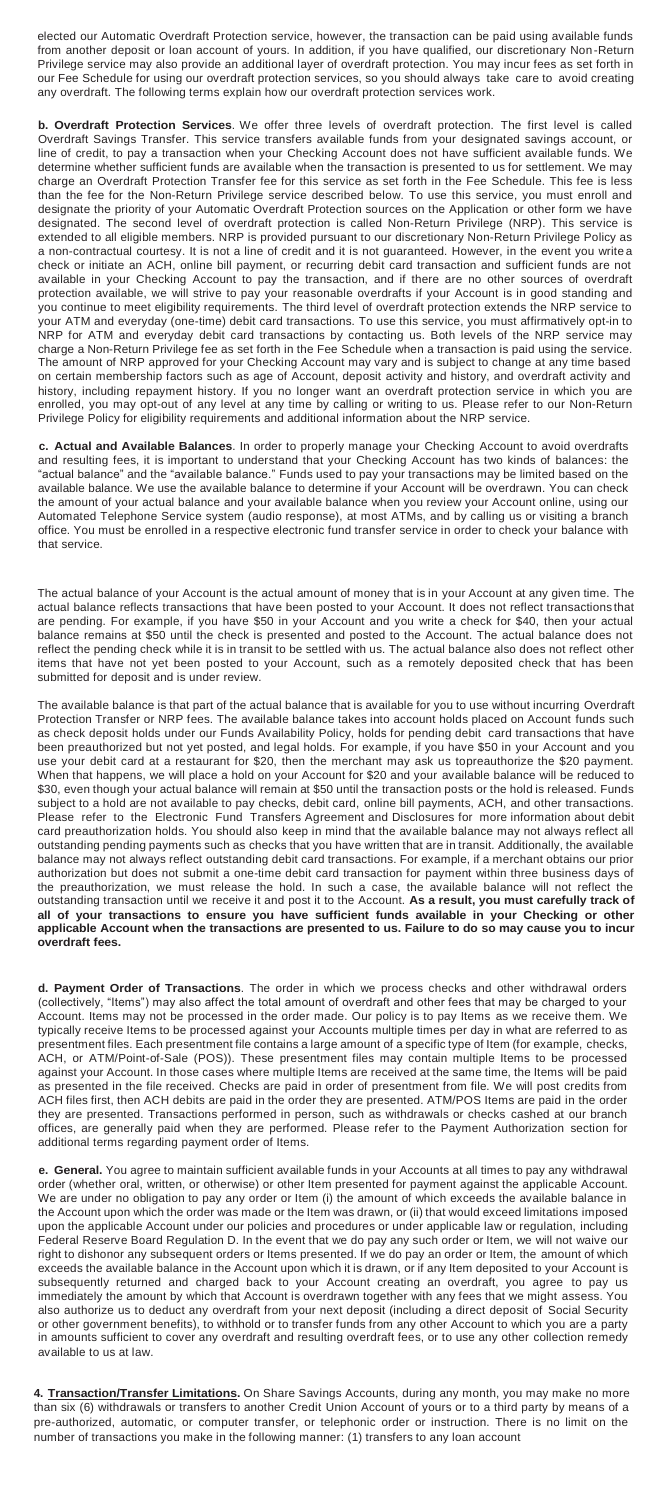of yours with us, (2) transfers to another Account of yours with us or withdrawals when such transfer or withdrawal is initiated in person, by mail, or at an ATM. If you exceed the transfer limitations set forth above, your Account may be subject to closure by the Credit Union. For Money Market Accounts, you may make no more than six (6) withdrawals/transfers monthly (including, but not limited to, withdrawals made by Automated Clearing House (ACH), telephone, Internet or wire, check, draft, debit card, or similar order).. Overdraft protection will not be offered or allowed on your Money Market Account. If transfer request would exceed the transfer limitations set forth above in any statement period, we may refuse or reverse the transfer, and suspend or close your Account, and we may impose a charge. If you continue to exceed any transfer limits on your Account after the Credit Union has notified you of such transfer violation, your Account will be subject to closure. Funds on deposit will be transferred to your regular Share Savings Account.

**5. <u>Signatures and Records.</u>** You authorize us to recognize any of the signatures set forth on the Application<br>in the payment of funds or the transaction of any business for your Accounts. You authorize us to pay a check presented for payment even though the signature or signatures thereon do not correspond exactly with the signatures on the Application. We are not obligated to honor a check unless the signature or signatures do correspond exactly with the signatures on the Application. For all Credit Union business, we may recognize electronic signatures, facsimile signatures, signatures imprinted by mechanical devices, or any other authentication method acceptable to us, including orders to pay that are received electronically or telephonically. You agree to indemnify and hold us harmless from any losses resulting from our honoring an item which bears or purports to bear a facsimile signature resembling a facsimile signature on file with us, regardless by whom or by what means the actual or purported signature was affixed to the item. You agree that we may act upon and rely upon documentation, correspondence, or other instructions with respect to your Accounts that we receive by way of electronic or facsimile transmission, including Account Agreements, requests to modify Accounts, loan agreements, and any other order with respect to your Accounts, and you agree to such verification procedures as we may implement from time to time. By using a computer, mobile device, signature pad, or other electronic device in connection with authorizing and completing deposit, share, loan, and other transactions with us, you agree to the use of electronic signatures and any such signature of yours will be deemed your handwritten signature for all purposes. You agree that we may maintain copies of Account records, including copies maintained electronically, in lieu of any original and that any such copy will be considered and original record for any purpose, including admissibility in evidence as an original record before any court or administrative agency.

**6. Postdated, Incomplete and Conditional Items.** You agree to hold us harmless from any and all loss and liability which you may incur due to our inadvertent payment of incomplete or postdated items, items endorsed "without recourse", or conditional items. You agree that we will not have any duty to discover or comply with postdated, incomplete or conditional items, nor will we have any duty to comply with any notice of postdating we receive. You agree that we may disregard any information on any check or draft other than the amount of the item, the identity of the drawee bank, any magnetically encoded information, and the signature of the drawer, regardless of whether that information is consistent with any other information on the item. You agree that we may decline to accept, process, or pay any item or order that, in our estimation, is ambiguous or otherwise unclear in its terms. You also agree that, at our option, we may use our best efforts to resolve any such ambiguity and you agree to release and hold us harmless from any and all loss and liability that we may incur or that may arise in connection with our attempts to resolve any such ambiguity.

### **7. Wire Transfers, Automated Clearing House (ACH), and Other Payment Order Transactions.**

- (a) **Governing Regulations.** If you send or receive a wire transfer, Fedwire may be used. Federal Reserve Board Regulation J is the law that covers transactions made over Fedwire. If you are a party to an Automated Clearing House (ACH) entry, you acknowledge and agree that any such entry will be governed by the National Automated Clearing House Association (NACHA) Operating Rules, the Rules of any local ACH, and the Rules of any other system through which the entry is made. Other payment orders you make may be governed byArticle 4A of the Texas Business & Commerce Code.
- (b) **Notification.** Under NACHA Rules, we are not required to give you next day notice of the receipt of an ACH entry and we will not do so, nor will we give you next-day notice of the receipt of a wire transfer. However, we will notify you of these transfers in your Account Statement.
- (c) **Provisional and Final Payment.** If we credit your Account for an ACH entry or a wire transfer, the credit is provisional until we receive final settlement for the payment order. If we do not receive final settlement, or if we credit your Account by mistake, we are entitled to a refund of the amount credited and you agree that, at our option, we may reverse the credit or require that you reimburse us by way of direct payment.
- (d) **Identifying Account Numbers.** You agree that we can rely upon any identifying Account number given to us in connection with any ACH, wire transfer, or other payment order, even if the number identifies a person different from the named beneficiary or a financial institution different from the named financial institution. You agree that neither we nor any other institution involved in the transaction has a duty to determine whether the number given matches the intended beneficiary or the named financial institution. If we receive a payment order for you that does not specify an Account suffix, you agree that we may deposit the payment into any Account of yours with the same member Account number as that appearing on the payment order, including a Multiple Party Account.
- (e) **Liability; Interest Payable.** We may be responsible for your direct expenses if we fail to exercise ordinary care in carrying out your instructions in connection with a wire transfer transaction. In no event, however, will we be liable for any special, indirect, exemplary, or consequential damages (including lost profits) of any kind. We are not required to pay interest on any amount we may owe to you due to an unauthorized wire transfer arising out of our error unless you exercise ordinary care to discover the unauthorized transfer and promptly advise us of the relevant facts within the time period set forth below in the Account Statements paragraph. Any rate of interest that we might be obligated to pay to you as a matter of law for a delay or incorrect transfer arising out of our error will be the lower of the federal funds rate at the time of the correction or the dividend or interest rate that we pay on the Account to or from which the funds transfer should have occurred.
- (f) **Security Procedures.** You agree that we may verify the authenticity of payment orders using our security procedures in place at the time of any such order, which may include a combination of signature verification, call back procedures, the use of identifying words or numbers, and identification via employee ID badge, valid driver's license, or other photo identification document. If you do not agree to our security procedures, you must notify us in writing. In such event, we shall have no obligation to accept any payment order from you or other authorized parties on the Account until you and the Credit Union agree, in writing, on an alternate securityprocedure.
- (g) **Cutoff Times.** Payment orders and communications canceling or amending payment orders received after (i) 4:15 p.m. CST for domestic wire transfers on each weekday we are open that is not a holiday may be treated as having been received on the next banking day and processed accordingly. We may post additional cutoff times for other types of funds transfers in ouroffices.
- (h) **Force Majeure.** We are not liable for a failure to execute a payment order according to your instructions if an interruption in communication facilities or some other circumstance beyond our control such as fire or flood prevents the transfer, despite reasonable precautions we have taken.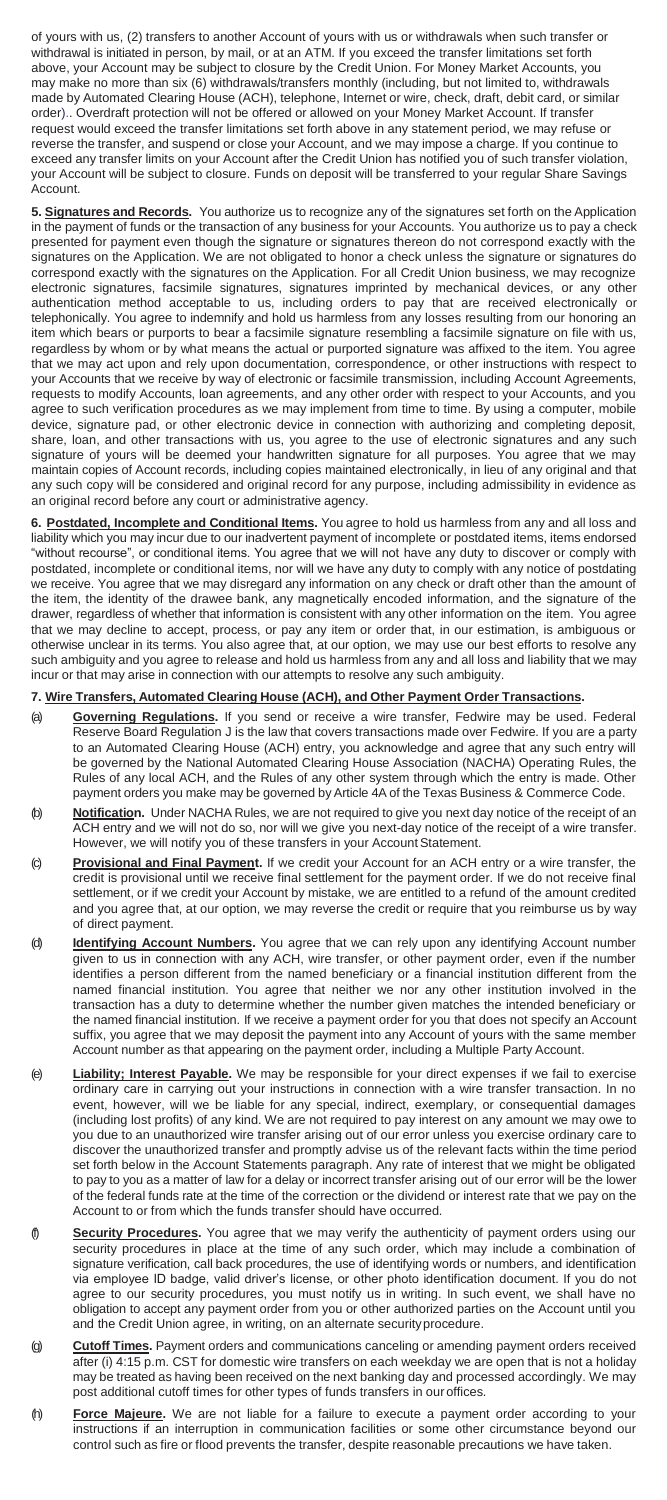General. You agree that only our forms, methods, and procedures may be utilized. You also agree that in the event of an error, we may correct any such error without prior approval by you. If we are required to reimburse the U.S. government for a benefit payment made to your Account by direct deposit, we may deduct all or part of the amount owed from any Account on which you have an ownership interest, subject to applicable law. Any authorization you make to initiate paperless debit or credit entries will remain in effect until we receive written notice from you that your authorization has been revoked in a manner and in time to provide us with a reasonable opportunity to act on it.

**8. Stop Payment.** You may stop payment of items drawn on your Accounts. You agree to hold us harmless from any claim, loss, damage or expense incurred, including attorney's fees, by virtue of our refusing payment of any item on which you have stopped payment, as well as for payment of any item after your stop payment order has expired. A stop payment order will be effective for six months and may be renewed upon a request made in writing to us. We are not obligated to notify you that a stop payment order has expired. A stop payment order, a renewal of any such order, or a revocation of any such order shall not be effective unless it is delivered to us in writing during regular business hours and we have had a reasonable opportunity to act on any such order, renewal or revocation. In addition, we will not be liable for the payment of an item over a stop payment order if the order is received after 10**:**00 a.m. on the next banking day after the banking day on which we received the item. Due to computer systems limitations, we can intercept an item subject to a stop payment order only if the precise amount, date, check number, name of payee and any other information that we may reasonably require is provided. If that information is not provided exactly as it appears on the item, we will not be responsible if we are unable to stop payment. If the order is made orally, we have no obligation to honor it. If we do honor an oral stop payment order, it will only be binding for twenty-four (24) hours after which it must be renewed in writing. Any stop payment order, renewal or revocation will incur a charge, which is set forth on the Fee Schedule. You agree that we may honor a stop payment order, revocation or renewal if made by the person who signed the check to be stopped or any other person who has signed the Application or is otherwise authorized to transact business relating to the Account. You agree that we will not be liable for any inadvertent payment of any item, notwithstanding a stop payment order, if we have used ordinary care and followed our usual practices in handling such an order. You may not stop payment of cashier's checks, or Credit Union checks issued by us at your request. In the event that you request that we stop payment of any cashier's check or Credit Union check, we shall be under no obligation to do so. However, in the event that, at our option, we agree to stop payment pursuant to your request, we may require that you provide us with an indemnity agreement and bond supported by such surety or sureties as we may deem sufficient, to indemnify us against any possible loss in connection with the presentment or payment of the original item. You will also be required to pay a fee in connection with any request for a stop payment order, which fee is set out on the Fee Schedule, which accompanies this Agreement. If an item is inadvertently paid over a valid stop payment order, due to our failure to exercise ordinary care, we will be liable to you for any loss you suffer<br>as a result. You agree that it will be your responsibility to establish any such loss. You agree that we wi be liable for more than your actual loss and that we will not be liable for any consequential damages. If we do re-credit your Account after paying an item over a valid stop payment order, you will take whatever action we deem necessary to transfer to us all of your rights against the payee or holder of the item and to assist us if we take legal action against the payee or any other person.

In the event that you instruct us to stop payment of certain pre-authorized debits you acknowledge and agree that, at our option, we may stop payment of all pre-authorized debits from your Account if we deem that action necessary to ensure that your stop payment order will be effective. You also acknowledge and agree that we will not be liable for our failure to stop payment of future pre-authorized debits, notwithstanding your stop payment order, if our failure is caused in whole or in part by the actions of the payee. You may not stop payment of transactions initiated through the use of a Debit Card or ATM Card used at an ATM or point of sale. For additional information concerning your right to stop payment of pre-authorized electronic fund transfers, please refer to your Electronic Fund Transfers Disclosures.

**9. DATCU Credit Union Liability.** Except for losses caused by our failure to exercise ordinary care or our failure to act in good faith, you agree that we will not be liable for any action or inaction regarding the payment or nonpayment of items, collection of items, other withdrawals, or transfer of funds, or advances of credit in satisfaction of overdrafts. The term "ordinary care" shall be construed in keeping with the definition of that term in Article 3-103 (a) (7) of the Uniform Commercial Code as amended in 1990. We will be deemed to have exercised ordinary care if we have observed reasonable commercial standards prevailing for financial institutions in the area where we are located. Subject to applicable law, you agree that we will never be liable for any indirect, special, or consequential damages arising out of or related to any of our obligations under this Agreement, even if we have been advised of the possibility of such damages. If we pay an item over a forged drawer's signature, we will not be liable for more than the face amount of the item, subject to applicable law. Except for our acts and omissions caused by our (a) failure to exercise ordinary care,

(b) willful misconduct, or (c) breach of this Agreement, you agree to indemnify, defend, and hold us and our officers, employees, and agents harmless from and against any losses, claims, or expenses, including attorney's fees and costs of litigation, arising out of or related to the services provided under this Agreement, subject to applicable law. You also agree to indemnify, defend, and hold us and our officers, employees, and agents harmless from any and all claims, expenses, losses, and damages arising out of our good faith reliance on any instructions provided by you. We will not be liable for the acts or omissions of a third party not within our control, and we will not be liable for any failure or delay in performance under this Agreement that is related to or caused by circumstances beyond our control.

**10. Cash withdrawals or payments at any DATCU branch may be restricted due to the limited amount of currency on hand.** If we do not have sufficient cash for a large cash withdrawal or payment, we may make arrangements for a later cash payment or offer to make payment with an Official Check. We assume no responsibility to provide personal protection for customers who elect to carry large sums of money off our premises.

### **DEPOSIT OF ITEMS**

**1. Handling of Items.** We act only as a collecting agent for any items deposited. Any deposit that we accept shall be provisional and will be subject to subsequent payment verification. Just because we have made funds from a deposited check or other item for withdrawal does not mean that the item is "good," has "cleared," or has been paid by the paying bank. It is possible that a deposited item will be returned unpaid months after we have made the funds available to you and you have withdrawn the funds. You are responsible for all items returned on your Account, and you acknowledge that no one, including our employees, can guarantee that a check or other item you deposit will not be returned. We are not responsible for any deposit or other transaction initiated by mail until the item is actually received. We will not be responsible for any deposit or other transaction made through the use of our night depository or any other unattended facility until the item or items are actually removed from the depository or facility by our personnel. We will not be responsible for any deposit or other transaction during the course of delivery to us by any courier or other third party until the item or items are actually received by our personnel. We have the right to endorse all checks payable to you for deposit into your Account. We will not be liable for the negligence of any correspondent bank or institution nor for any loss incurred in transit when items are forwarded to correspondents. We will not be liable for any delay as a result of any interruption of communication facilities or any other circumstances beyond our control. You agree to bear the risk of any change in the exchange rate with respect to any items which may be payable in foreign currency. You agree that we may charge back any item before payment without notice, whether the item has been returned or not. You agree that, if a check that has been deposited to your Account or cashed by you at the Credit Union is subsequently returned based upon a breach or alleged breach of any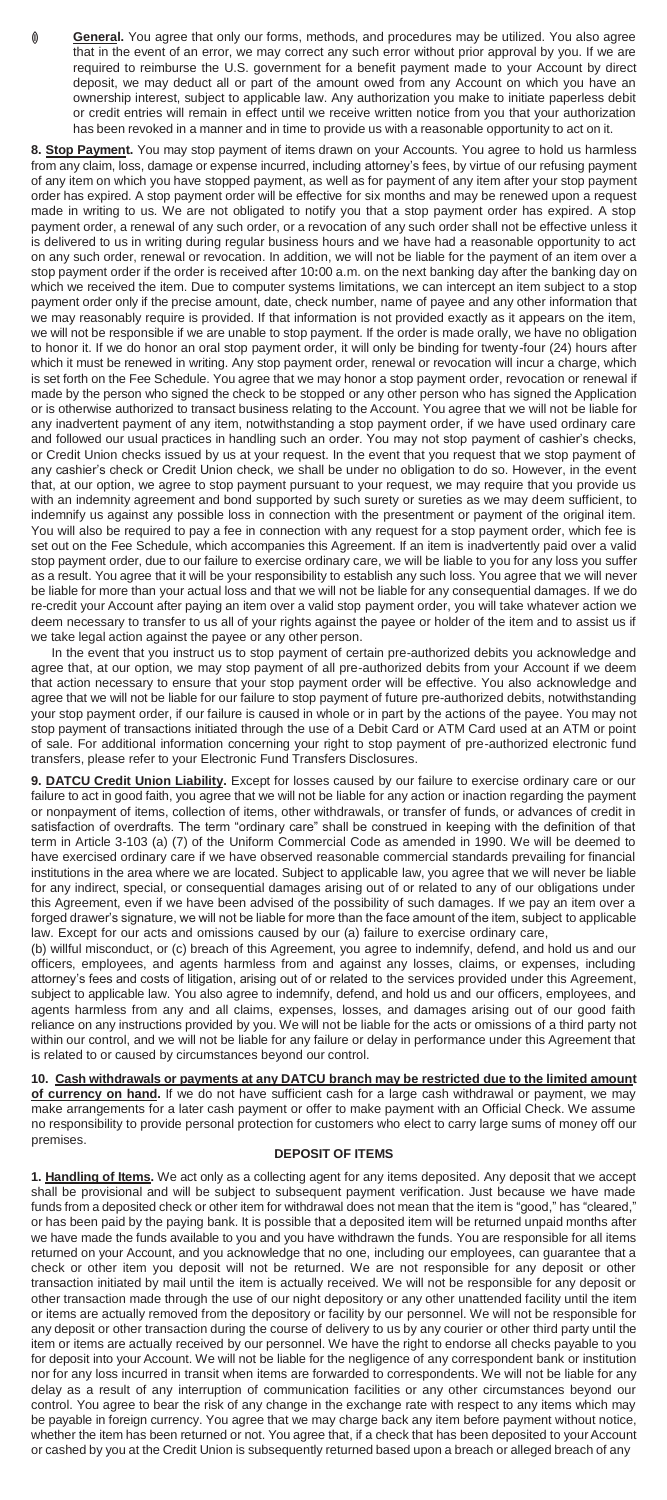transfer warranty, presentment warranty, or otherwise, we may charge back the amount of any such item to your Account at any time without notice. You agree that we may resubmit an item that has been returned to us for payment, and you waive notice that an item has been dishonored or charged back against your Account. We may charge a Return Payment Fee each time a resubmitted item is returned to us. You also agree that, if we are charged a fee by any other institution in connection with any of your Accounts, that fee expense may be charged to your Account.

You acknowledge that we employ an automated collection procedure in order to more efficiently handle the high volume of items we process, and for that reason, our procedures generally do not include sight-review of items. You acknowledge and agree that reasonable commercial standards do not require us to sight-review every check presented and that any failure to sight-review does not constitute a lack of ordinary care in the payment of any item.

**2. Endorsement Standards.** The area from the trailing edge of a check to 1.5 inches from the trailing edge of a check is reserved for the payee's endorsement. The trailing edge of a check is defined as the left side of the check looking at it from the front. You and all other endorsers must make your endorsement within this prescribed area. If any endorsement or other writing that you or any other endorser makes causes any error or delay in the processing of the item, you agree that you will be liable for any loss that we incur as a result of that delay or error, and you agree to hold us harmless from any such loss. We are not required to recognize endorsement restrictions limiting payment to a particular person or prohibiting further transfer or negotiation of the instrument and we will not do so.

**3. Right to Refuse Deposit.** If you request that we accept a check for a deposit that has already been deposited at a financial institution but returned, we are under no obligation to make the funds from the check immediately available after deposit. If we do, however, you agree to hold us harmless from any loss or liability, including consequential damages, attorney's fees, and expenses, which may arise because of our acceptance of the item. In any event, at our discretion, we may refuse any deposit, limit the amount that may be deposited, accept all or any part of a deposit for collection only, return all or any part of any deposit, or close the Account subject to applicable regulations.

**4. Deposit Verification.** If a deposit is made to your Account and we subsequently determine that the deposit or the amount of the deposit initially credited was incorrect, we may correct any such error and make corresponding adjustments to your Account in order to reflect the correction.

### **GENERAL PROVISIONS**

**1. Account Security.** You agree to exercise precautions to safeguard your identity, your Accounts, and your Account information. You agree never to give your personal information or Account information to anyone you do not know or whose identity you cannot verify. If you give your personal information to someone and that person uses your information to access your Account, you agree that such use will be deemed an authorized use for which you will be responsible. We will never contact you and ask you to give us your Account information, including user names, personal identification numbers, and Account numbers, over the telephone, by e-mail, or by text messaging. You agree not to disclose your personal information and Account information to unknown persons through these mediums for any reason. You agree to remain vigilant for phishing and other fraudulent scams and notify us promptly if you become aware of or suspect fraudulent activity involving your identity, your Accounts, or the Credit Union. If you fail to exercise reasonable care to protect your identity and safeguard your Accounts, we will not be liable unless required by law. You also understand that you may elect from time to time to use Credit Union or other parties' social media tools and sources, that there is no claim of privacy or privilege regarding information shared or discernible from such use or sharing; and the use of such information by us does not violate your privacy or other rights.

**2. Taxpayer Identification Number and Backup Withholding**. The Internal Revenue Service (IRS) requires most recipients of dividend, interest, or other payments to give taxpayer identification numbers to credit unions and other payers who must report the payments to the IRS. The IRS uses the numbers for identification purposes. Credit unions and other payers must be given the numbers regardless of whether recipients are required to file tax returns. Credit unions and other payers must generally withhold a percentage of taxable interest, dividend, and certain other payments to a payee who does not furnish a taxpayer identification number. Certain penalties may also apply. In the event that (a) you have been notified by the IRS that you are subject to backup withholding due to payee underreporting and you have not received a notice from the IRS that the backup withholding has been terminated or (b) you provide us with an incorrect taxpayer identification number, the Credit Union is required to withhold payment, in part, of dividends or interest owing to you in amounts determined by the IRS and to pay interest or dividends withheld to the IRS.

**3. Inactive Accounts.** We are required by law to preserve an Account that is inactive. An Account is inactive if for more than one year there has not been a debit or credit to the Account because of an act by you or your agent (other than the Credit Union) and you have not communicated with us. An Account is presumed<br>abandoned if (a) the Account has been inactive for at least five vears from the date of your last transaction .<br>aandoned if (a) the Account has been inactive for at least five years from the date of your last transaction on the Account or your last correspondence with us, (three years for checking, savings, and matured share certificate Accounts) and (b) we are unable to locate you. If an Account is presumed abandoned, we are required to report the abandonment and to pay the funds in the Account to the State of Texas.

**4. Account Statements.** You are responsible for promptly examining each Account statement. Except as may be provided in any other agreement we have with you, any objection that you may have respecting any unauthorized withdrawal, any payment order (including a wire transfer), or any other item or deposit shown on or missing from a statement will be waived unless made in writing to us, and received on or before the 60<sup>th</sup> day following the date the statement is mailed or otherwise made available, subject to applicable law. If you have an issue relating to a substitute check, you must notify us in writing within 60 days of the date we mailed or delivered the substitute check in question or the Account statement reflecting the posting of the substitute check, whichever is later. If you are unable to make a timely claim relating to a substitute check due to extraordinary circumstances, we will extend the time period. You agree that we will not be liable for any unauthorized withdrawal, any payment order, any forged, unauthorized, or altered item drawn on or deposited to your Account, any item with missing signatures or endorsements, any missing or diverted deposit, or any other error or discrepancy if you fail to notify us within the 60-day period, nor will we be liable for any forged, unauthorized, or altered item if the forgery or alteration is not readily ascertainable upon inspection. We also will not be liable for subsequent unauthorized withdrawals by the same wrongdoer if youfail to notify us of the first unauthorized withdrawal within the 60-day period, even if the subsequent unauthorized withdrawals are reported promptly. You agree that no legal action may or will be instituted by you against us seeking the recovery of any alleged loss as a result of the payment of a forged, unauthorized, or altered item or as a result of any missing or diverted deposit, or due to any other error or discrepancy, unless you have provided us with notice within the period prescribed above and any such legal action shall have been instituted within two years after the date that the statement containing any such error was mailed or otherwise made available to you. For consumer and business, organization, and association Accounts, please refer to your Electronic Fund Transfers Agreement and Disclosures to determine your notification obligations in the event of unauthorized electronic fund transfers or other errors in connection with such transfers.

Unless we adopt alternative procedures from time to time, checks drawn on your Account will not be returned to you and copies of checks will be made available to you upon your request, subject to any fee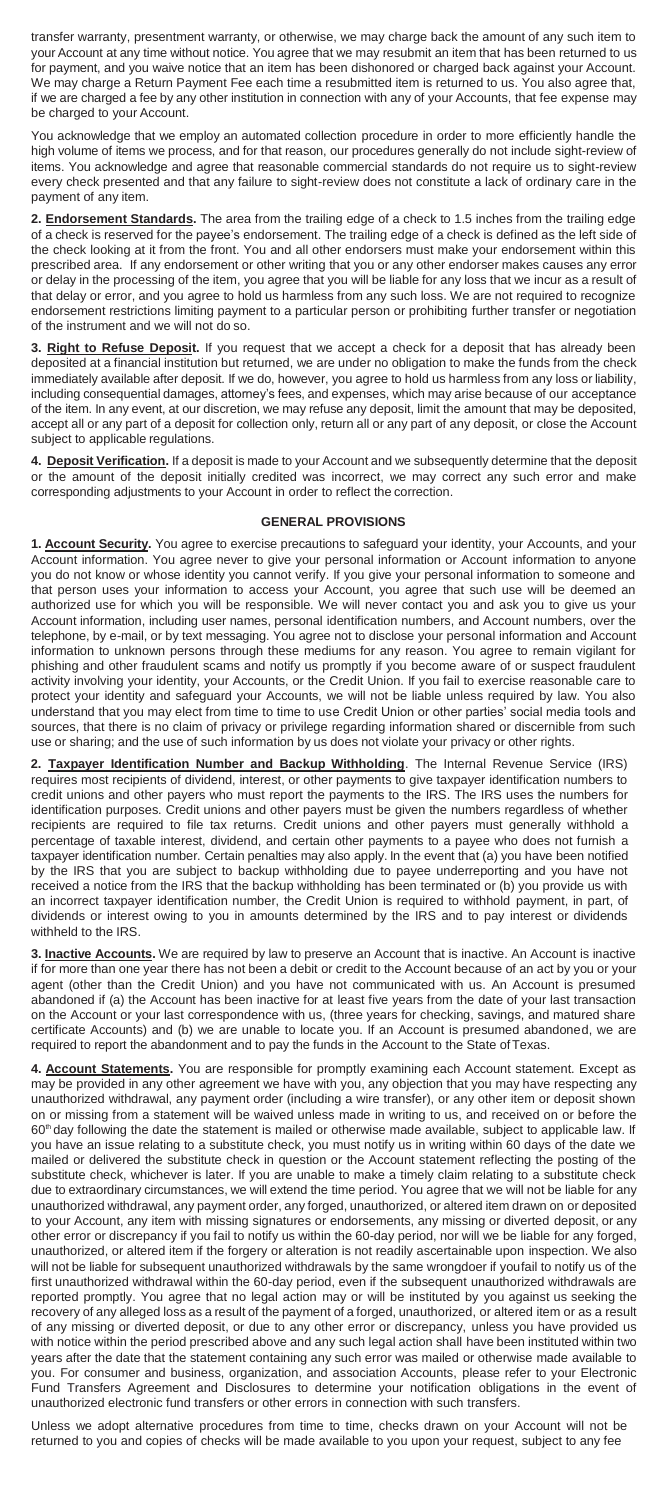disclosed on the Fee Schedule. That notwithstanding, you agree that your duty to examine statements promptly and your obligation to notify us in the event of any error is not waived or diminished in any respect by our retention of checks drawn on your Account.

You will receive an Account statement monthly for your Checking Accounts. You will receive an Account statement at least quarterly for your Savings Accounts. We will only mail or deliver an Account statement to the primary member. The primary member is responsible for providing the Account statement information to any other parties to the Account. You acknowledge that any person to whom the Account statement is provided will have access to all Account and loan information appearing on the Account statement. Unless we have agreed otherwise, we will mail your Account statement to the most recent address we have on file in our records for the primary member. You agree to notify us promptly if your name, address, or any other contact information such as your telephone or email address changes. You agree that we may change your address of record if we receive an address change notice from the U.S. Postal Service or if a third party in the business of providing correct address information notifies us that your address of record is inconsistent with the address the third party has for you. It is your responsibility to ensure that your statements are received, and you agree that we will not be responsible for the loss or theft of your statements. You agree to notify us immediately if you fail to receive a statement for your Checking Accounts monthly, or a statement for your Savings Accounts at least quarterly. It is important that you make note of the time that you regularly receive your statement. You agree to notify us immediately and in any event within 14 days of that time, if you fail to receive your statement.

You may choose to receive your statements online through our Online Banking. If you elect to receive electronic statements, we will notify you by email when your electronic statement is available and no paper statement will be issued. Electronic statements can be downloaded, saved, and printed for your records.

**5. Illegal Transactions.** We are prohibited from processing illegal transactions through your Accounts or through our relationship with you, including unlawful Internet gambling transactions. You may not use your Account in any manner or for any transaction that we believe poses an undue risk of illegality, and we may refuse to process or authorize any such use or transaction. If you engage in illegal transactions or unlawful activity, we also may impose restrictions on your Account, including restricting your access to Account services, or we may close your Account. If you use your Account relationship or engage in a transaction that is determined to be illegal, you will be liable to us. You waive any right to take legal action against the Credit Union for any illegal use or transactions and you agree to indemnify, defend, and hold harmless the Credit Union and any third-party processors from and against any lawsuits, other legal action, or liability that results directly or indirectly from such illegal use or transactions.

If you open a Business Account with us, you agree to certify to us at Account opening, and if requested annually thereafter, that (i) you do not engage in an Internet gambling business or (ii) you have legal authority to engage in an Internet gambling business. You agree to cooperate with us and provide any documentation we may reasonably require in order to substantiate your certification. You authorize us to investigate the Account Owner, its principals, and the authorized signers' background, including any current or previous financial institution and payment processor references. You also agree to notify us immediately if at any time your business or organization changes in any way that causes any prior certification to be inaccurate. If you certify to us that you have legal authority to engage in an Internet gambling business, you acknowledge and agree that we may refuse to open the Account or choose to close an existing Account in our sole and absolute discretion.

**6. Legal Process.** You authorize the Credit Union to recognize and honor legal process issued against you from any jurisdiction or state. You agree that we may debit your Account for charges and costs, including attorney's fees, in connection with legal review, negotiations, responses, appearances, and the production of statements, items or other documents in connection with subpoenas, court orders, levies, garnishments or other instruments of legal process, including attorney's fees, to the extent not otherwise prohibited by law. You agree that any levy, attachment, or garnishment against your Account will be subject to our contractual lien set forth below, and you authorize us to exercise that contractual lien whether or not any outstanding obligation is in default, subject to applicable law.

**7. Contractual Lien.** In addition to any lien we have as a matter of law, you grant us a contractual lien on any and all funds deposited or maintained in any Account in which you have an interest to the extent of any loans made to you and any other obligation of yours which you owe to us, which lien secures repayment of any such loan or obligation to the extent not prohibited under the Federal Truth-in-Lending Act. You are not giving a security interest in any shares or deposits in an IRA or any other Account, which if pledged, would result in the loss of special tax treatment under the Internal Revenue Code. You agree that, if any such Account is a Joint or Multiple Party Account, the entire amount in such Account shall be subject to our lien and shall secure the indebtedness of each Joint Owner owing to us. You agree that we may exercise our lien and apply the entire amount in any such Account against the indebtedness of any Owner owing to us notwithstanding the interest of any other Owner in the Account, and without notice. You agree to pay us for expenses and costs, including attorney's fees, which we may incur in enforcing our right to exercise our lien against the indebtedness of any one or more Owners, and you agree that we will not be liable for dishonoring checks or other items where the exercise of our lien or any right of offset which may exist results in there being insufficient funds in the Account to honor such items. If we cash a check for you and any such check is subsequently returned unpaid for any reason, you agree that we may charge the amount of the item against your Account. If we elect not to enforce our lien at any time, we do not waive our right to enforce that lien on subsequent occasions. The lien secures all direct and indirect indebtedness which you may owe to us whether as a borrower, co-maker, guarantor or otherwise. You agree that, with regard to any indebtedness owing to us secured by your principal residence, our lien shall not be construed so as to diminish or forfeit any security interest in or indebtedness secured by such residence, nor shall our lien be construed so as to permit the modification of any claim we may have under 11 U.S.C. §1322(b)(2), and to the extent that this lien is so construed, it is hereby waived and shall be void.

**8. Dispute Resolution.** If we suspect that fraudulent misconduct is or has taken place with respect to any Account, or if we are notified that a party to an Account has died or is incompetent to manage his or her affairs, or if we have been notified that a dispute exists between or among parties to the Account or third parties with regard to their respective interests in the Account, or if there are competing claims to funds on deposit, or if we are in doubt concerning the respective interests of any parties to an Account or persons claiming an interest in the Account, we may restrict withdrawals from the Account until we are satisfied that any obligation we may have at law and under this Agreement has been met or until any such dispute, doubt, suspected fraudulent misconduct or probate matter has been resolved by a court of competent jurisdiction or by written settlement agreement entered into by all parties to the Account and any third party making claim to funds in any such Account. You agree that we may recover any attorney's fees or costs expended in connection with the foregoing, which fees will be payable out of the Account made the subject of any such doubt, dispute, misconduct or probate proceeding or out of any other Account in which you have an interest. You agree, further, that we may impose withdrawal or other transaction limitations on any of your Accounts at any time, including your ability to access your Accounts electronically or otherwise, if you are delinquent under any obligation you owe to us.

**9. Notices.** If you provide us with your email address, you agree to accept notices from us electronically. In some cases, we may choose to provide notices in paper form even if you have provided us with your email address. Unless otherwise provided in any of our agreements or disclosures we have provided to you, any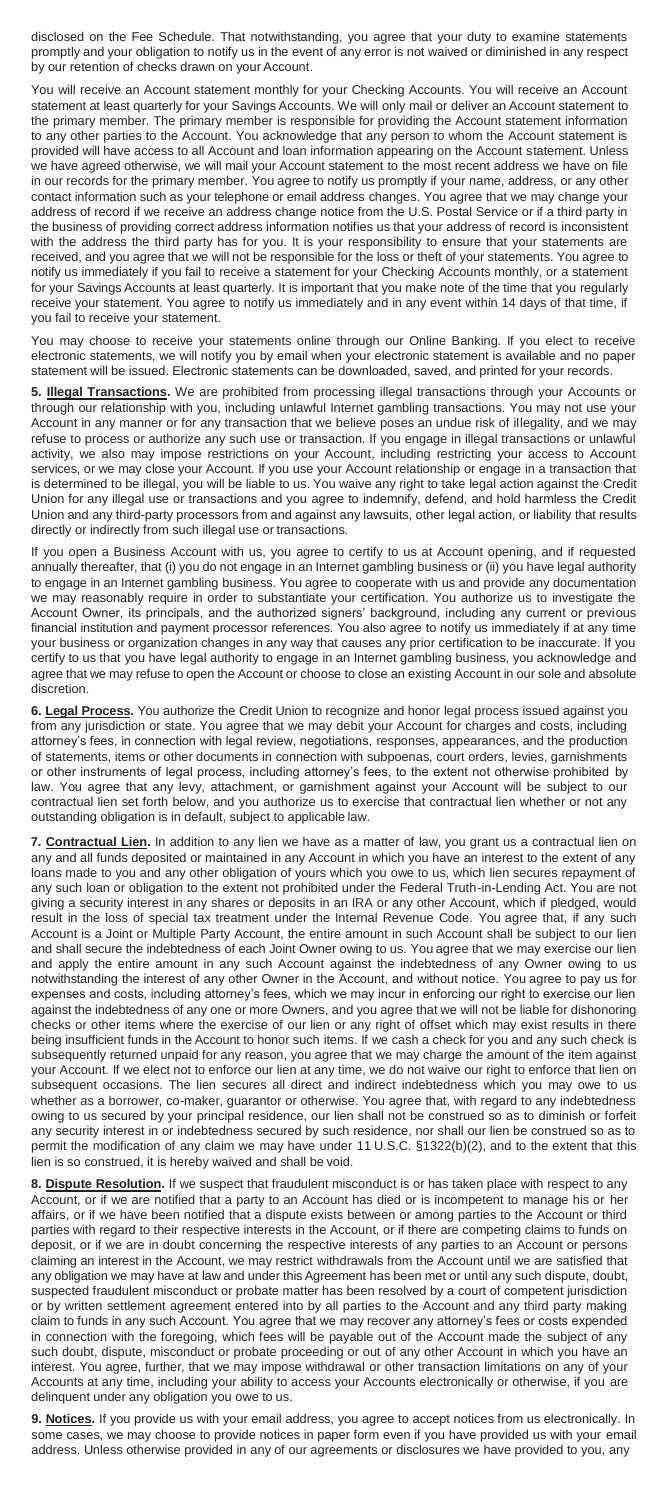notice you provide to us must be in writing and will not be effective until we have actually received it and have had a reasonable opportunity to act on it. Unless we specify otherwise in any notice we provide to you, notices from us will be effective when mailed or otherwise delivered or made available to you.

**10. Power of Attorney.** We may refuse to accept a power of attorney as permitted by applicable law. Further, even if we accept a power of attorney for a member's file or for a particular transaction that does not mean that we will honor it for a future transaction. We reserve the right to refuse a power of attorney at any time and for any transaction as permitted by applicable law, even if the requested transaction is expressly within the scope of the agent's powers. If we accept a power of attorney, we may continue to honor it until we receive written notification of it revocation from a competent authority and have had a reasonable time to act on it. We may inform any Joint Owner(s) of the use of a power of attorney on your behalf.

**11. Withdrawal of Services.** In the event that any Credit Union member becomes delinquent on an obligation to the Credit Union, causes a loss to the Credit Union, or makes known his or her intention to cause a loss to the Credit Union, whether by way of loan default, Account overdraft, discharge in bankruptcy or otherwise, or in the event that any Credit Union member has been abusive in the conduct of his or her affairs with the Credit Union, it is the policy of the Credit Union to withdraw member services otherwise extended to that member including, but not limited to, the right to maintain accounts at the Credit Union andthe availability of electronic fund transfer services such as preauthorized transfers, telephone, computer, and mobile access services, and Debit Card services, and you agree that we may do so. Any electronic access restrictions we may impose under these circumstances may apply to all of your Accounts. The Credit Union may also withdraw additional member services when it has a rational basis for doing so. Under certain circumstances, services may be reinstated if any delinquency or loss caused to the Credit Union is subsequently cured. To the extent allowed by applicable law, regulations, and the Credit Union's Bylaws, your Credit Union membership may be terminated if you cause a loss to the Credit Union or for other good cause. Your membership may also be terminated if you do not maintain the minimum qualifying account balance required for Credit Union membership.

**12. Closing the Account.** Any Owner of a Single Party, Joint or Multiple Party with Right of Survivorship, Payable on Death, or Minor Account may close the Account at any time. The Trustee, Custodian, or other authorized signer for a Trust, TUTMA, Guardianship or Estate, Representative Payee, or Business Account may close the Account at any time. Your right to close an Account is subject to any statutory or contractual lien existing in the Credit Union's favor and any legal process levied against any such Account. The Credit Union may close an Account at any time and disburse funds on deposit in any such Account to the Owners of the Account or in satisfaction of any obligation owing to us, in any manner it deems appropriate, if (i) any of the events set forth in the preceding paragraphs 8 or 11 should arise, (ii) the Credit Union believes that it may suffer a loss if the Account is not closed or we believe that the volume of Account activity exceeds that which we can reasonably and safely process, (iii) we determine that any member or Joint Owner of the Account or any party claiming an interest in the Account has been abusive in the use of the Account or in the conduct of his or her affairs with the Credit Union, or (iv) our attempts to verify your identity have failed, (v) you do not cooperate with our reasonable requests in connection with the maintenance of your Account, or (vi) there has been a change in Account Ownership or a change with regard to the persons authorized to

sign on the Account.

**13. Death or Incompetence of Account Owner.** You agree to notify us promptly if any Account Owner or authorized signer on your Account dies or is declared incompetent by a court. We may continue to accept deposits to an Account, to pay items drawn against an Account, to pay other payment orders against an Account, and allow any other transactions with respect to an Account until we are notified of an Account Owner's death or of an adjudication of incompetence and we have a reasonable opportunity to act upon any such notice. Subject to our policies and procedures, and subject to any separate agreement we may enter into with any surviving Account party, once we are notified of a member's death or adjudicated incompetence, we may pay items drawn against the Account or other payment orders authorized by the deceased Account Owner for a period of 10 days after the Account Owner's death unless we are ordered to stop payment by a person claiming an interest in the Account. We may require any person claiming an interest in the Account to indemnify us against any losses arising out of the payment of any such claim, and this Agreement will be binding upon the heirs or legal representatives of any deceased Account Owner or any Account Owner who is adjudicated incompetent. We may continue to pay interest or dividends on an Account following the death of an Account Owner. If any surviving Joint Owner is a member of the Credit Union, we may require that the Account be closed and the funds transferred to the surviving Joint Owner's Account. If any deposit such as salary, pension income, or Social Security benefits is posted to an Account after an Account Owner has died, you agree that we may reclaim the deposit and return it to the sender.

**14. Attorney's Fees.** In addition to any other rights we may have at law or under this Agreement to recover fees and costs, and to the extent permitted by applicable law, we shall be entitled to recover reasonable attorney's fees and costs expended in connection with the enforcement of this Agreement and the defense of any rights we may have under this Agreement, and you authorize the Credit Union to deduct any such fees and costs from your Account without further notice to you.

**15. Amendment.** You agree that we may add to, change, or delete any of the terms of this Agreement, the Truth-In-Savings Rate and Fee Schedules, and any notice, agreement or policy made a part of this Agreement, from time to time in our sole discretion, subject to applicable law.

**16. Severability.** If any provision of this Agreement shall be declared invalid, unenforceable, illegal, or void as against public policy, that part will not affect the validity, enforceability or legality of any other provision.

**17. Reopened Accounts.** Should your Account be closed at any time or times by withdrawal of the balance of the Account, and later reopened by you, such reopened Account shall be subject to all of the terms and conditions of this Agreement, whether or not any new signature card or other Account agreement is signed.

**18. Record Retention.** You understand and agree that the Credit Union intends to scan any or all document(s) relating to your Account(s) and that scanned document(s) may be stored electronically. You also understand and agree that we may not retain the original document(s), and that an electronically stored image of the document(s) will have the same effect as and will serve as anoriginal.

**19. Governing Law.** Texas law and federal law shall govern this Agreement, including without limitation, the Texas Credit Union Act and the Rules and Regulations of the Texas Credit Union Department. This Agreement is also governed by our Bylaws, policies and procedures, as amended from time to time. To the extent that federal law applicable to this Agreement does not preempt Texas law, the laws of the State of Texas shall apply to this Agreement without regard to any Texas choice of law provisions. You agree and submit to personal jurisdiction in the State of Texas, and venue is proper in Denton County, Texas.

**20. Credit Reports.** You authorize us to check your credit and employment history for the purpose of approving accounts including credit products and services. The credit union is authorized to request and use your credit reports and to answer questions about its credit experience with you. **We may report information about your share and loan accounts to credit bureaus. Late payments, missed payments, or other defaults on your Accounts may be reflected in your credit report.**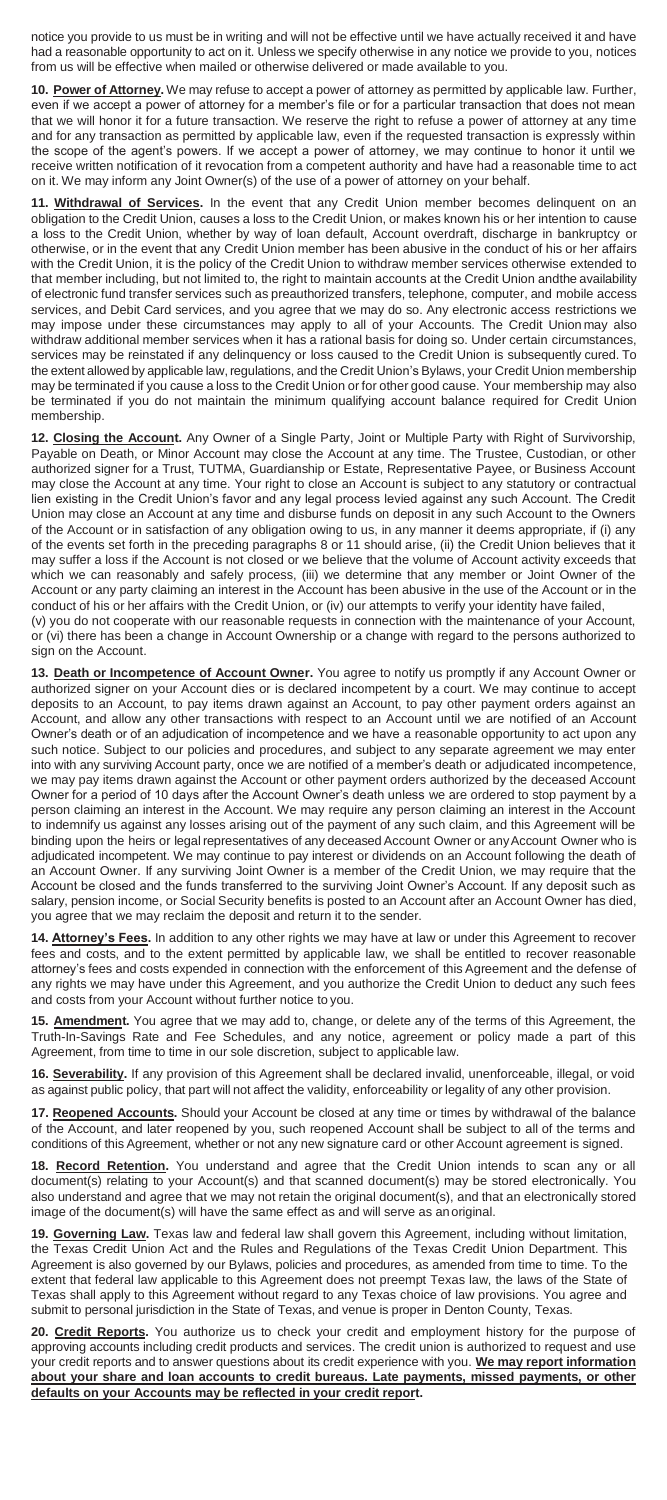If you believe that information we have reported or may report to a credit bureau is inaccurate or incomplete, please notify us in writing at:

### **DATCU Credit Union Attn: Loan Servicing P.O. Box 827 Denton, TX 76202-0827**

Include your name, address, home telephone number and Account number and identify the information you believe is incorrect. If your notification relates to an incident of identity theft, we will require a copy of your identity theft report filed with law enforcement authorities.

**21. Direct Disputes of Information Appearing in Credit Reports.** You may dispute directly to us any information contained in a credit report that pertains to an Account or other relationship we have or have had with you. We will investigate such disputes if you notify us in writing at any address for us that appears in the credit report or at the following address:

### **DATCU Credit Union Attn: Loan Servicing P.O. Box 827 Denton, TX 76202-0827**

In your letter, you must include sufficient information for us to identify the Account or other relationship in dispute, and you must identify the specific information you are disputing and explain your basis for the dispute. You also must provide all supporting documentation or other information we may reasonably require to substantiate your dispute. If you do not comply with these requirements, we may decline to investigate your dispute.

**22. Assignment**. You may not assign your Account or this Agreement, or any of your rights under this Agreement, without our express written consent, which we may withhold in our sole and absolute discretion.

**23. Headings.** The titles and headings of the various sections of this Agreement are for the sole convenience of the parties to this Agreement and are not intended for any other purpose or to explain, modify, of place any construction on any of the provisions of this Agreement.

**24. No Waiver of Rights.** We do not waive any of our rights or remedies under this Agreement unless we agree to any such waiver in a writing signed by us. If we delay or omit to enforce any of our rights or remedies under this Agreement, the delay or omission shall not operate as a waiver of such rights or remedies or any other rights or remedies. A waiver on any one occasion shall not prevent us from enforcing our rights and remedies on future occasions.

**25. Cooperation in the Investigation of Claims of Unauthorized Activity.** If you submit a claim of unauthorized activity relating your Account, you agree, on our request, to (a) adequately describe your claim in writing in a signed affidavit, declaration under penalty of perjury, or any other form that we provide, (b) file a police report, (c) cooperate with us in all respects in the investigation of your claim, including promptly completing and returning to us any documentation that we may require. If you fail to fully cooperate with us in the investigation of your claim, we may terminate our investigation and revoke any provisional credit we have provided to you, subject to applicable law.

**26. Communications.** In order to ensure we carry out your instructions accurately and to provide quality member service, you consent to the monitoring and recording of telephone conversations and other communications between you and us. You also agree that we may contact you at any address or telephone number you have provided to us, including any cell phone number. You also agree that we may contact you number regarding any of your Share Accounts or Loan Accounts with us using any standard mail, electronic address, or telephone number you have provided to us, including any cell phone number and by way of text messaging. **STANDARD WIRELESS VOICE AND MESSAGING FEES MAYAPPLY.**

**27. Active Military Members and Dependents:** Any terms or conditions herein contrary to the Military Lending Act ("MLA") are void for the period(s) during which you are entitled to the protections of the MLA.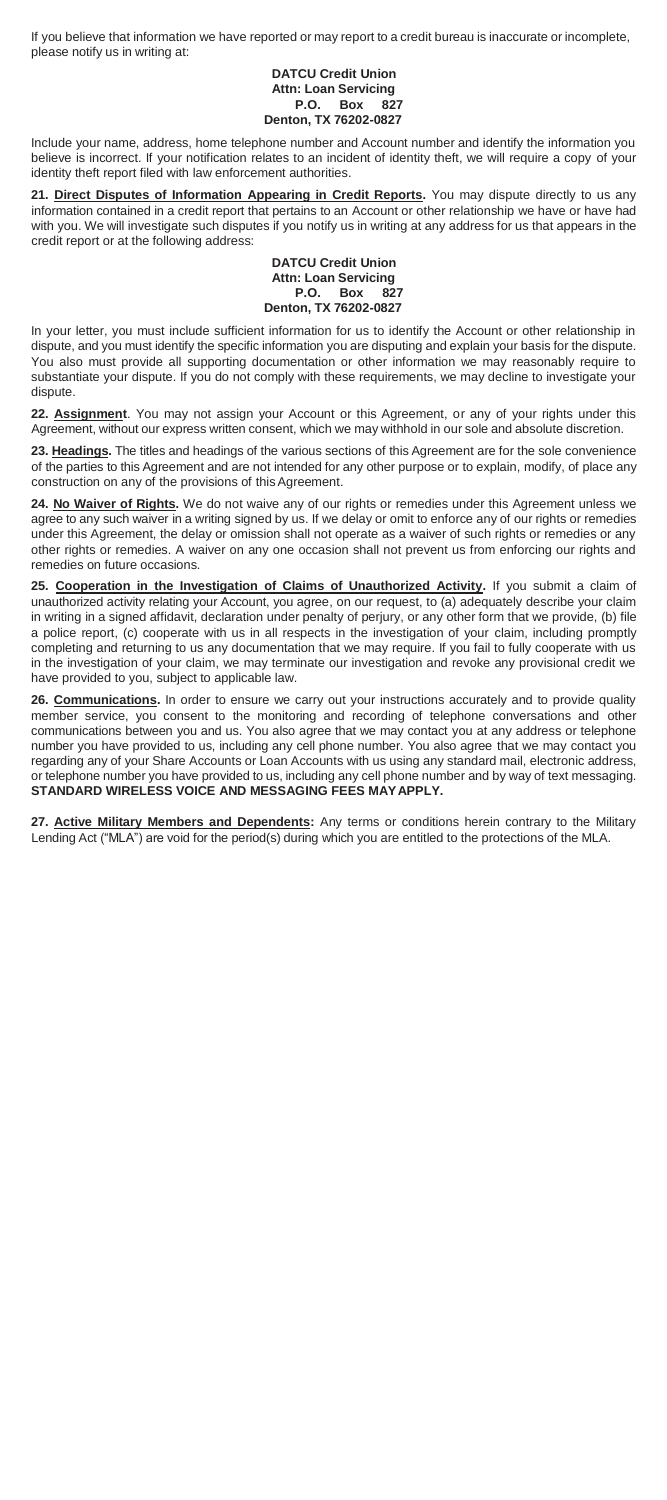### **YOUR ABILITY TO WITHDRAW FUNDS**

This policy applies to the availability of funds in transaction accounts. DATCU reserves the right to delay the availability of funds deposited to accounts that are not transaction accounts for periods longer than those disclosed in this policy.

### **GENERAL POLICY**

Our policy is to make funds from your deposits available to you on the business day we receive your deposit. At that time, you can withdraw the funds in cash and we will use the funds to pay checks that you have written. For determining the availability of your deposits, every day is a business day, except Saturdays, Sundays, federal holidays, and such other holidays we may observe, as may be published on our website or posted in our lobby from time to time. DATCU observes all federal holidays in addition to Good Friday and Christmas Eve. If you make a deposit before 6:00 p.m. on a business day that we are open, we will consider that to be the day of your deposit. However, if a deposit is made after 6:00 p.m. on a business day or on a day we are not open, the deposit will be considered made on the next business day we are open.

### **NEXT DAY AVAILABILITY**

Please remember that even after we have made the funds available to you, and you have withdrawn the funds, you are still responsible for checks you deposit that are returned to us unpaid and for any other problems involving your deposit.

### **IMMEDIATE CREDIT MAY BE GIVEN ON THE FOLLOWING:**

\*CASHIER'S CHECKS CASH \*CERTIFIED CHECKS<br>\*TELLER'S CHECKS STATE AND LOCAL GOVERNMENT CHECKS<br>\*TELLER'S CHECKS \*TELLER'S CHECKS CHECKS DRAWN ON DATCU \*TRAVELER'S CHECKS US TREASURY CHECKS WIRE TRANSFERS/ AUTOMATED CLEARING HOUSE (ACH) FEDERAL RESERVE AND FEDERAL HOME LOAN CHECKS

\*To receive immediate credit for a check type listed above, the check must be payable to you and deposited into a transaction account of yours. Suspect Cashier's Checks, Teller's Checks, Certified Checks, Traveler's Checks and U.S. Postal Money Orders may be subject to holds. Other types of Money Orders are considered "Payable<br>Through" the issuer and do not fall under immediate or next-day availability. Please refer to the Longer Delays<br>May

### **LONGER DELAYS MAY APPLY**

In some cases, we will not make all of the funds that you deposit by check available to you on the same business<br>day of your deposit. Depending on the type of check that you deposit, funds may not be available until the 2n business day after the day of your deposit.

If we are not going to make all of the funds from your deposit available on the date of your deposit, we will<br>notify you at the time you make your deposit. We will also tell you when the funds will be available. If your de is not made directly to one of our employees, or we decide to take this action after you have left the premises, we will mail you the notice by the day after we receive your deposit. If you will need the funds from a deposit right away, you should ask us when the funds will be available.

In addition, funds you deposit by check may be delayed for a longer period under the following circumstances.

- a. We believe a check you deposit will not be paid.
- 
- b. You deposit checks totaling more than \$5,525 on any one day. c. You redeposit a check that has been returned unpaid.
- 
- d. You have overdrawn your account repeatedly in the last six months. e. There is an emergency, such as failure of communications or computer equipment.

We will notify you if we delay your ability to withdraw funds for any of these reasons, and we will tell you when<br>the funds will be available. They will generally be available no later than the 7th business day after the d your deposit.

### **SPECIAL RULES FOR NEW ACCOUNTS**

If you are a new member, the following special rules will apply during the first 30 days your account is open. Funds from cash, electronic direct deposits, wire transfers, and the first \$5,525 of a day's total deposits of cashier's\*, certified\*, teller's\*, traveler's\*, federal, state and local government checks, and US Postal Money Orders\* will be available on the same day of your deposit if the deposit meets certain conditions. For example, the checks must be payable to you. \*See other exceptions above. The excess over \$5,525 will be available on the 9th business day after the day of your deposit.

If you do not make the deposit in person (other than a U.S. Treasury check) to one of our employees, the first \$5,525 will not be available until the 2nd business day after the day of your deposit. Funds from all other check deposits will be available no later than the 9th business day after the day of your deposit.

### **HOLDS ON OTHER FUNDS**

If we cash a check for you that is drawn on another financial institution, we may withhold the availability of a corresponding amount of funds that are already in your account. Those funds will be available at the time funds from the check we cashed would have been available if you had deposited it. If we accept for deposit a check that is drawn on another financial institution, we may make funds from the deposit available for withdrawal immediately, but delay your availability to withdraw a corresponding amount of funds that you have on deposit in another account with us. The funds in the other account would then not be available for withdrawal until the time periods that are described elsewhere in this disclosure for the type of check that you deposited. We will advise you of the date the funds will be available.

### **FOREIGN CHECKS**

Checks drawn on financial institutions located outside the United States (foreign checks) cannot be processed the same as checks drawn on U.S. financial institutions. Foreign checks are exempt from the policies outlined in this disclosure. Generally, the availability of funds for deposit of foreign checks will be delayed for the time it takes us to collect the funds from the financial institution upon which it is drawn.

### **DEPOSIT OF ITEMS - RIGHT TO REFUSE DEPOSIT**

If you request that we accept a check for a deposit that has already been deposited at a financial institution but returned, we are under no obligation to make the funds from the check immediately available after deposit. If we do, however, you agree to hold us harmless from any loss or liability, including consequential damages, attorney's fees, and expenses, which may arise because of our acceptance of the item. In any event, at our discretion, we may refuse any deposit, limit the amount which may be deposited, accept all or any part of a deposit for collection only, return all or any part of any deposit, or close the account subject to applicable regulations.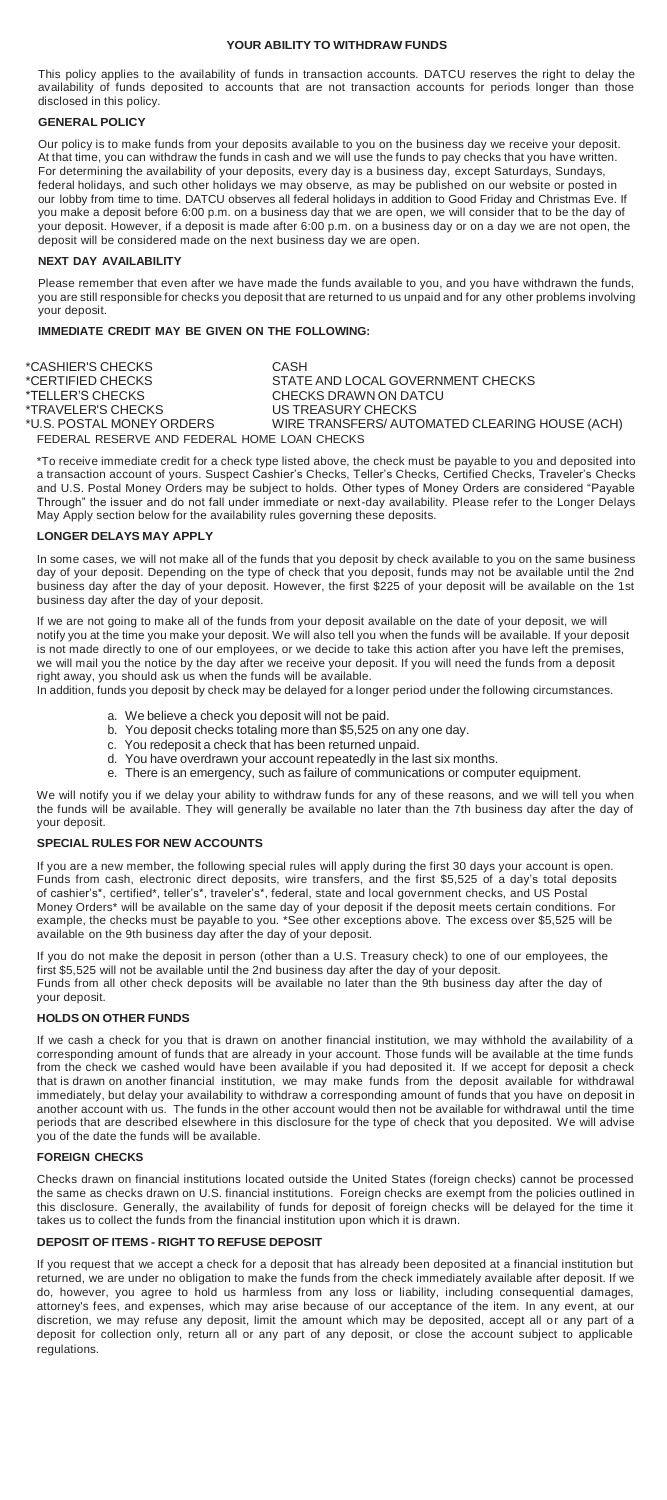### **ELECTRONIC FUND TRANSFERS (EFT) AGREEMENT AND DISCLOSURES**

**1. Issuance of Card and/or Personal Identification Number.** In this Agreement and Disclosures ("Agreement"), the words "you," "your," and "party" refer to (i) any person to whom a DATCU Credit Union Debit Card ("Card") is issued, (ii) any person to whom a Personal Identification Number or password (collectively, "PIN") is issued in connection with any such Card or any other electronic fund transfer service such as the Automated Telephone Service and the DATCU Online Banking Services, (iii) any person authorized to use or given access to use to any such Card or PIN(s), and (iv) any Owner or<br>other party on any Credit Union Account which may be accessed by the Card or a PIN. The words "we " "us " other party on any Credit Union Account which may be accessed by the Card or a PIN. The words "we, "our," and "Credit Union" mean DATCU Credit Union. Capitalized terms used in this Agreement but not defined herein shall have the same meaning as in the Membership and Account Agreement. You agree that any use of the Card or a PIN by you shall be governed by the terms and conditions set forth in this Agreement, as well as the terms of the DATCU Membership and Account Agreement, our policies and procedures, and any other agreements, instructions, or FAQs (collectively, "Other Agreements") provided to you in connection with the Electronic Fund Transfer Services ("Services"), all of which are incorporated into this Agreement by reference. If you arrange for direct deposit or any other type of preauthorized electronic payments or credits to your Account, except wire transfers, those Services also are governed by this Agreement. If the terms of this Agreement or any Other Agreements conflict with the terms of the DATCU Membership and Account Agreement, the terms of this Agreement and the Other Agreements will control.

**2. Overdrafts**. You agree that you will not use your Card, a PIN, or the Services to withdraw or transfer funds from your Account in amounts exceeding the available balance in your Account at the time of any such transfer. Unless we have agreed otherwise in the Application or in any other agreement, you agree that we will be under no obligation to make a withdrawal or transfer if there are insufficient funds in your Account. If your Account has sufficient funds to cover one or more but not all checks, withdrawal orders, or electronic fund transfers during any given business day, we may honor those items, allow those withdrawals, or make any such electronic fund transfers in any order that we choose in our sole discretion including honoring first any such checks, orders, or transfers payable to us, and dishonoring or refusing any item, order, or transfer for which there are insufficient funds available thereafter. If you have applied and been approved for overdraft protection with us, you agree that your use of the Card, a PIN, or any Service shall be subject to the Overdrafts and Overdraft Protection section of the DATCU Membership and Account Agreement and any overdraft line of credit agreement you may have with us. If you qualify for our Courtesy Pay service and wish to have Courtesy Pay consideration extended to your Automated Teller Machine ("ATM") and one-time Debit Card transactions, you must complete a separate authorization. We will not consider paying ATM and one- time Debit Card transactions using the Courtesy Pay service unless you have separately opted-in. Please contact the Credit Union to receive an opt-in authorization form.

**3. Card and PIN Security**. You agree to keep your Card and PIN(s) in a place of safekeeping, to refrain from disclosing your PIN(s) to any unauthorized third party, to refrain from writing your PIN on your Card, and to refrain from recording or displaying your PIN in such a manner that they will be accessible by unauthorized third parties. You agree to follow our security procedures to authenticate your identity when requesting Account access or transactions. You agree that the use of the Card or a PIN by (i) you, (ii) any other applicant, (iii) any party to any of your Accounts that may be accessed by the Card or a PIN, (iv) anyone you permit or authorize to use your Card or your PIN, and (v) anyone to whom you disclose your PIN or give access to your Card or your PIN shall be deemed an authorized use for which you shall be liable. You are responsible for reporting the loss or theft of your Card or PIN(s) to us as soon as possible after the loss or theft.

**4. Surrender, Cancellation, and Amendment**. You agree to surrender your Card to us upon demand. You agree, further, that the Card shall at all times remain our property and that we may restrict or terminate any one or more electronic fund transfer services or cancel this Agreement at any time, subject to such notification as may be required by applicable law. You also agree that we may add to, change, or delete any of the terms of thisAgreement from time to time, subject to such notification as may be required by applicable law. Your use of the Services after the effective date of any changes to this Agreement means that you accept the changes. You may terminate this Agreement at any time by notifying us in writing. You will remain responsible for all transactions you make or authorize both before and after any termination.

**5. Debit Card Preauthorization Holds**. When you use your Debit Card at certain merchants such as selfservice gas filling stations, restaurants, hotels, airlines, and rental car companies, the merchant may request a preauthorization hold from us to cover the final transaction amount. The preauthorization hold may be in a greater than the actual purchase amount and may be placed on your Account for up to three days. You may not access funds that are subject to a preauthorization hold. Preauthorization holds may remain on your Account for up to three days after the transaction, even after the transaction has been paid. In addition, even after a preauthorization hold is released, the transaction may be posted to your Account at any time. As a result, you must ensure that sufficient funds are available and remain in your Account to pay for your Debit Card transactions. Preauthorization holds affect the availability of funds to pay for checks drawn on your Account and other withdrawal transactions. You acknowledge and agree that we are not liable for any damages you may incur for dishonor of items or other transactions because of a preauthorization hold placed on your Account funds.

**6. Confidentiality.** Certain electronic fund transfers services such as the Automated Telephone Service and the DATCU Online Banking Service may allow any user accessing the systems to obtain information about the Primary Member and all of the Primary Member's Credit Union Share Accounts and loan accounts, regardless of whether the user is an Owner or is authorized on all Accounts. You acknowledge and agree that any user authorized to use your PIN to access the Automated Telephone Service, the DATCU Online Banking Services, and any additional electronic fund transfer services with PIN access in the future will have full access to the Primary Member's Account information made available through those Services, and we are not responsible for access by such persons.

**7. Additional Terms for Business, Organization and Association Accounts.** If a Card or PIN is issued in connection with a business, organization, or association Account, you acknowledge and agree that any such Card or PIN may be used for business purposes only and may not be used for personal, household, or family purposes. You agree to implement reasonable measures to ensure that your Card and PIN(s) are used for business purposes only. **You agree to indemnify and hold us harmless from any costs or damages which you sustain as a result of our carrying out your instructions. IN ANY EVENT, WE WILL NOT BE LIABLE FOR ANY INDIRECT, SPECIAL, INCIDENTAL, PUNITIVE, OR CONSEQUENTIAL DAMAGES, INCLUDING LOSS OF PROFITS, EVEN IF WE HAVE BEEN ADVISED OF THE POSSIBILITY OF THEM.** As additional security measures for business, organization, and association Accounts, you agree to regularly instruct and require each authorized signer to (a) sign the Card and any renewal or replacement Cards immediately upon receipt, (b) keep the Card and PIN(s) separate, in a place of safekeeping, and in the signer's sole possession, (c) refrain from disclosing the PIN to any unauthorized third party or writing the PIN on the Card, and (d) use the Card for business purposes only, retaining all receipts and promptly verifying them against your Account statement for accuracy. You agree to notify us immediately and promptly return the Card to us when you terminate an authorized signer's rights to use the Card and promptly return the Card to us. You acknowledge and represent that these security procedures provide a commercially reasonable degree of protection against unauthorized use of the Card and PIN(s) in view of your business's particular circumstances. We assume no duty to discover any breach of security by you or any authorized signer or any unauthorized disclosure or use of a PIN. Notwithstanding any provision in the Membership and Account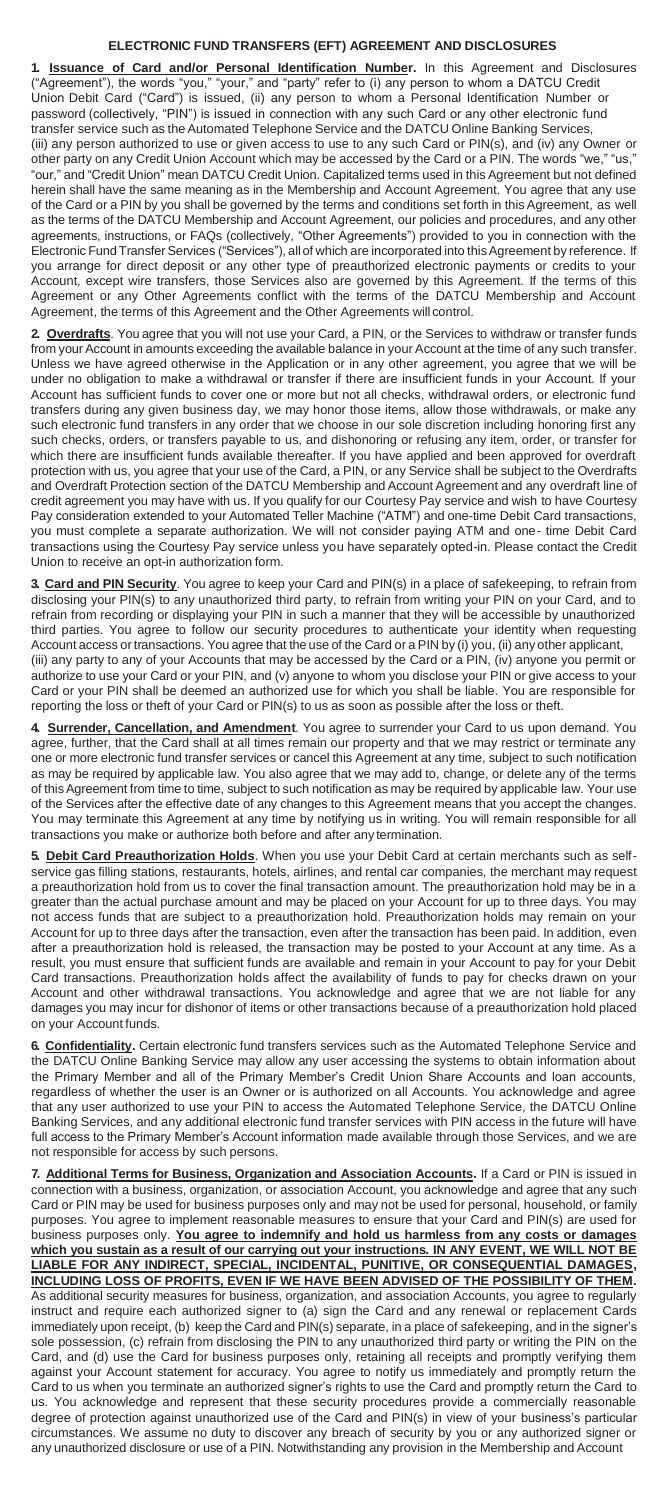Agreement, you agree to review your statements and receipts promptly and notify us within 15 days from the date of your statement or receipt if you think your statement or receipt relating to an electronic fund transfer transaction is wrong. You must notify us of electronic fund transfer errors or discrepancies within 15 days from the date of your statement or receipt at the address or telephone number appearing below in Section 10 of the Disclosures or your claim will be waived.

You acknowledge and agree that the issuance of a Card and/or a PIN in connection with a business, organization, or association Account affords ready access to the Account by the person or persons authorized by the Account Owner, as well as any other persons who are provided access to the Card or PIN(s) or who otherwise obtain the Card or a PIN whether by way of negligence, theft, collusion, or otherwise. As a result, and except as otherwise expressly provided in this Agreement and Disclosures, you acknowledge and agree that the Account Owner and all persons authorized by the Account Owner to receive a Card or a PIN are jointly and severally liable for their use and that we will not be liable for any loss resulting from the unauthorized use of the Card or a PIN. The Account Owner and all of the Authorized Signers jointly and individually agree to indemnify, release, and hold us harmless from any claims, demands, expenses, losses, or damages, including legal fees and expenses, arising out of, resulting from, or directly or indirectly related to the issuance or use of any Card or PIN pursuant to this Agreement. You acknowledge and agree that you will not have the benefit of any consumer law limiting your liability with respect to unauthorized use of the Card or a PIN.

**8. Online Statements.** You may choose to receive your statements online through our DATCU Online Banking service. If you elect to receive electronic statements, we will notify you by email when your electronic statement is available and no paper statement will be issued. Electronic statements can be downloaded, saved, and printed for your records.

You understand and agree that if online statements are selected, you will not receive a paper statement. It is your responsibility to maintain proper equipment/software that will enable you to print and save these statements for your records. You agree that it is your responsibility to examine each online statement of Account and report any irregularities or disputes in the same manner and time frame as you would for a printed statement.

**9. Payment Order of Your Transactions.** The order in which we process checks and other withdrawal orders (collectively, "Items") may also affect the total amount of overdraft and other fees that may be charged to your Account. Items may not be processed in the order made. Our policy is to pay Items as we receive them. We typically receive Items to be processed against your Accounts multiple times per day in what are referred to as presentment files. Each presentment file contains a large amount of a specific typeof Item (for example, checks, ACH, or ATM/Point-of-Sale (POS)). These presentment files may contain multiple Items to be processed against your Account. In those cases where multiple Items are received at the same time, the Items will be paid as presented in the file received. Checks are paid in order of presentment from file. We will post credits from ACH files first, then ACH debits are paid in the order they are presented. ATM/POS Items are paid in the order they are presented. Transactions performed in person, such as withdrawals or checks cashed at our branch offices, are generally paid when they are performed. Please refer to the Payment Authorization section for additional terms regarding payment order of Items. **DISCLOSURES**

**Note to Business, Association, and Organization Account Holders**. The following disclosures are provided for the benefit of consumers pursuant to the Electronic Fund Transfers Act and Federal Reserve Board Regulation "E." The Act and Regulation do not apply to business, association, or organization Accounts (collectively, "business Account(s)"). If you are a business Account holder, Sections 1 and 10 below do not apply to your business Accounts (except for the Debit Card zero liability rules as set forth in Section 1 below). Please refer to Section 7 in the Agreement section above for business Account liability for unauthorized use of an electronic fund transfer service and Section 9 below for the Credit Union's liability under the Agreement and Disclosures. The remainder of the Disclosures below are provided to business, organization, and association Accountholders for informational purposes only and are not intendedto expand the scope or coverage of the Electronic Fund Transfers Act or Regulation "E" to business, organization, or association Accounts.

**1. Member Liability for Unauthorized Use and Advisability Reporting.** Tell us AT ONCE if you believe your Card or any PIN we have issued to you has been lost or stolen, or if you believe that an electronic fund transfer has been made without your permission using information from your check. Telephoning is the best way of keeping your possible losses down. You could lose all the money in yourAccount.

- (a) **For Signature-based Point-of-Sale Transactions with Debit Card.** If you believe your Card or PIN has been lost or stolen, you will not be liable once you notify us that your Card or PIN has been or may be used without your permission. This zero liability limitation will only apply if you have exercised reasonable care in safeguarding the Card from risk of loss or theft and, upon becoming aware of such loss or theft, promptly reports the loss or theft to the Credit Union.
- (b) **For All Other Transactions.** If you tell us within two business days after you learn of the loss or theft of your Card or PIN, you can lose no more than \$50 if someone used your Card or PIN without your permission.

If you do NOT tell us within two business days after you learn of the loss or theft of your Card or PIN, and we can prove we could have stopped someone from using your Card or PIN without your permission if you had told us, you could lose as much as \$500.

In addition, if your statement shows transfers that you did not make, including those made by Card, PIN, or other means, tell us at once. If you do not tell us within 60 days after the statement was mailed to you, you may not get back any money you lost after the 60 days if we can prove that we could have stopped someone from taking the money if you had told us in time.

If a good reason (such as a long trip or a hospital stay) kept you from telling us, we will extend the time periods.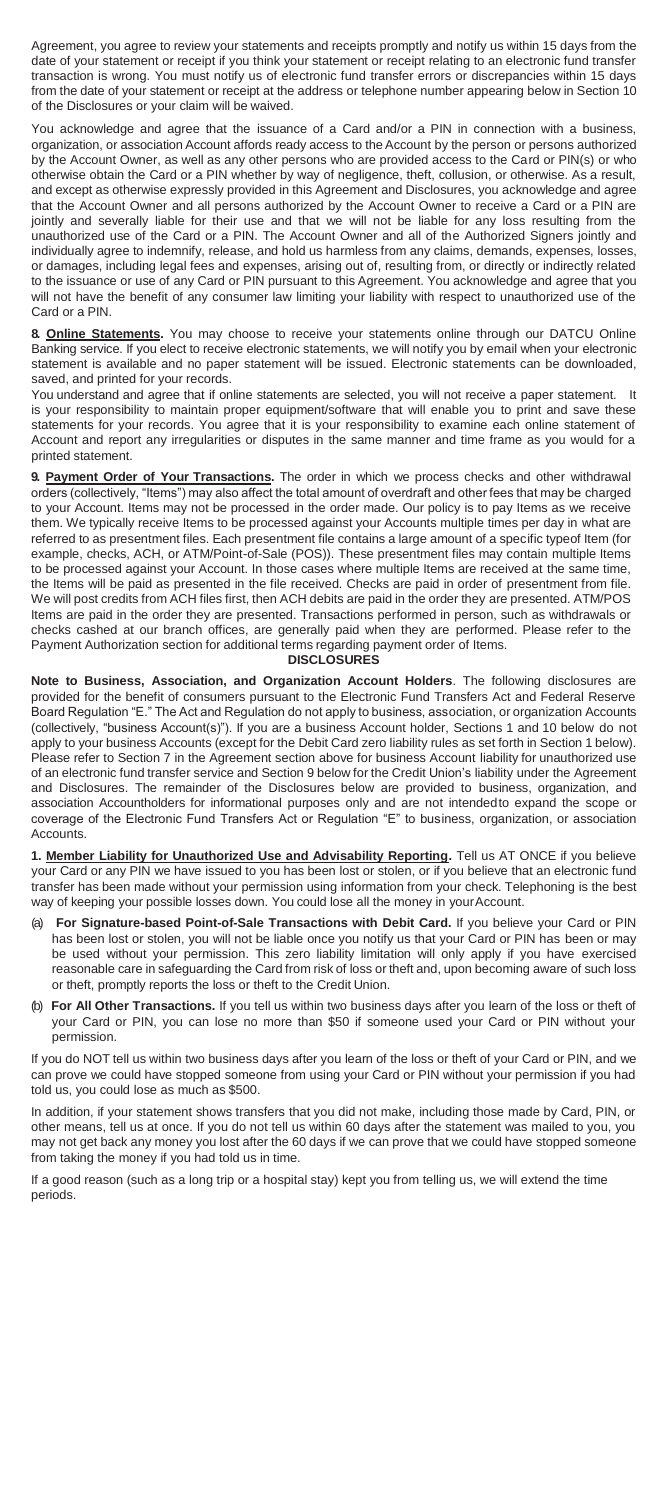**NOTICE: In the interest of your security at ATMs.** Exercise discretion when using an ATM or night deposit facility. Observe basic safety precautions. Prepare for any ATM transactions prior to approaching the ATM or night deposit facility. Never enter your PIN in any terminal that does not look genuine, has been modified, has a suspicious device attached, or is operating in a suspicious manner. Retain your receipts, and do not leave them at the ATM or night deposit facility. Treat your Card as cash and do not lend your Card to anyone. Do not leave your Card or any other documents at the ATM or night deposit facility. Keep your PIN secret and memorize it. Do not give anyone information regarding your Card or PIN over the telephone. When using an ATM, place your body in a position so that you will prevent others from observing your PIN when entered. At any ATM or night deposit facility, keep a lookout for any suspicious activity near the facility and assure yourself that the facility, and all approaches to the facility, are well lighted. Conceal cash received from an ATM to the best of your ability and count it after you have left the ATM. If anyone offers assistance while you are operating an ATM, do not accept it. If you have begun a transaction and notice anything suspicious, consider canceling the transaction and leaving the ATMlocation. Finally, compare your receipts against the statements you receive and notify us immediately if you suspect that an error or unauthorized transaction has occurred.

**2. Contact in Event of Unauthorized Transfer.** If you believe your Card or your PIN has been lost or stolen, or that someone has transferred, or may transfer money from your Account without your permission (using the information from your check or otherwise you may call our Call Center at (**940) 387-8585,** Toll Free at **(866) 387-8585** or write to:

### **DATCU Credit Union P.O. BOX 827 DENTON, TX 76202-0827**

### **3. Definition of a Business Day.**

Our business days and hours are Monday thru Friday, 9:00 a.m. to 5:00 p.m. Central Time.

DATCU observes all federal holidays in addition to Good Friday and Christmas Eve.

4. Available Transactions and Transaction Limitations. Depending on the Services you have<br>re<u>quested</u>, one or more of the following Services may be available to you. Automated Teller Machine (ATM)<br>transfers and/or cash wit withdrawal transactions at a point-of-sale terminal, Automated Telephone Service system<br>transactions, DATCU Online Banking system transactions, Direct Deposit of your<br>Payrollorotheriecurring-typesiof-deposits/withdrawals-t preauthorized debit and/or credit transactions and electronic check conversion through an Automated<br>Clearing House (ACH). Some of these services may be subject to additional terms, conditions, and<br>disclosures:that will be

Debit Card(s) sent by us cannot be used until activated. You may activate your Debit Card(s) by performing a pin-based transaction at any ATM machine or POS terminal. You may use your Debit Card and your PIN to withdraw available cash from your designated Checking or Savings Account, to pay for purchases at retailers and at other places that have agreed to accept the Card, to make available balance inquiries on your designated Checking and Savings Accounts, and to make transfers from your designated Savings or Checking to your Loan Accounts to the extent that we allow such transfers from. Some transactions may not be available at all terminals or for all Accounts. Please see below for transfer limitations from Savings Accounts.

For security reasons, there are limits on the frequency and dollar amounts of daily withdrawals.

**Furthermore, because the Debit Card is not a credit card, if you have a problem with the quality of property or services that you have purchased with your Debit Card, you will have to settle it directly with the merchant**. We are not responsible for and do not, directly or indirectly, give any guarantee or warranty with regard to the quality, suitability, fitness for a particular purpose, or any other characteristic of any goods or services purchased through the use of the Card. You agree the Credit Union is not responsible for the refusal of any merchant or financial institution to honor your Card.

You may use our Automated Telephone Service and/or the DATCU Online Banking system to make Account balance inquiries, to view transaction history, to make withdrawals from your designated Savings, Checking, and Money Market Accounts, to make transfers between your Savings, Checking, and Money Market Accounts, and to make loan payments from your Savings, Checking, and Money Market Accounts to the extent that we allow such transfers. The Online Banking system also permits a user to make pay bill payments from the user's Checking Account to certain third parties. You may use the Mobile Banking Service to make Account balance inquiries, to view transaction history, to make transfers between your Savings, Checking, and Money Market Accounts, and to make loan payments from your Savings, Checking, and Money Market Accounts to the extent we allow such transfers. Your separate contractual arrangement for the Online Banking Services, including the bill payment services, provides for additional terms and conditions. Telephone and data charges incurred in using the Automated Telephone Service or the DATCU Online Banking Services are the responsibility of the user. Some withdrawal and transfer transactions may not be available with all Services and systems or to or from all Accounts. Please see below for transfer limitations from Savings and Money Market Accounts.

You may arrange for preauthorized debits (withdrawals) from or credits (deposits) to your Savings, Checking, and Money Market Accounts or a transfer of funds from your Savings, Checking, and Money Market Accounts by way of the Automated Clearing House (ACH) system. The dollar amounts are limited only by the member's available balances and available credit limits where applicable. Some transactions may not be available to or from all Accounts. Please see below for transfer limitations from Savings and may not be available to or from all Accounts. Please see below for transfer limitations from Savings and Money Market Accounts.

**Electronic Check Conversion**. If you pay for something by check and the merchant or payee permits, you may authorize the merchant or payee to make a one-time electronic payment from your Checking or Money Market Account using information from your check to pay for the purchase or to pay a bill. You may also authorize a merchant or payee to electronically debit your Checking Account for returned check fees. You are deemed to have authorized these transfers if you sign an authorization or if you engage in the transaction after receiving notice that the transfer will be treated as an electronic fund transfer. This Service may not be available at all terminals. Please see below for automatic overdraft protection transfer limitations from Savings Accounts to pay for your Checking Account transactions.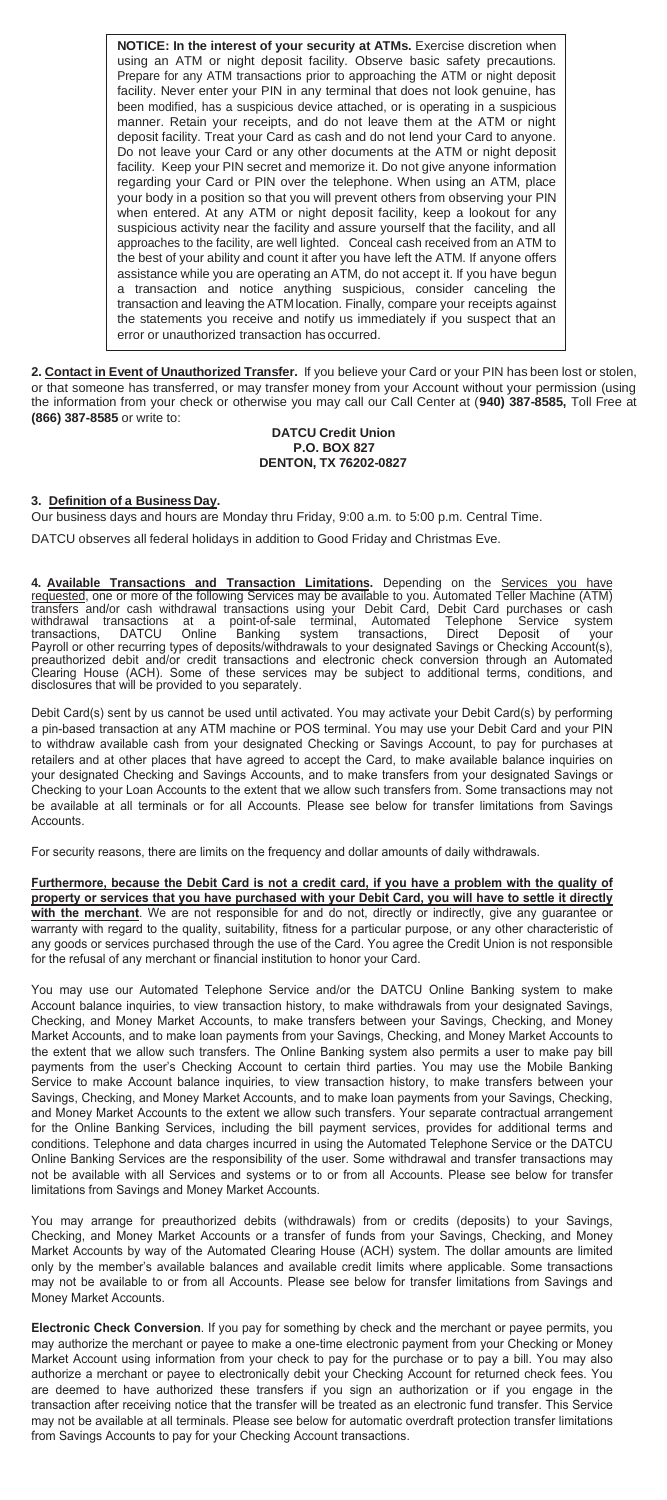**Transfer Limitations for Savings and Money Market Accounts.** Under government regulations that apply to your Savings and Money Market Accounts, you may not make more than six transfers and withdrawals, or a combination of such transfers and withdrawals from these Accounts, per statement period, to another Account of yours at the Credit Union or to a third party by means of a pre-authorized or automatic transfer, telephonic agreement, order, or instruction (including transfers by personal computer or other data transmission), or by way of a check, draft, Debit Card, or a similar payment order made payable to third parties. Withdrawals by mail, messenger, ATM, or in person, and transfers to make payments on your loans with us are generally not included in this limitation. However, automatic or preauthorized transfers from your Accounts to make payments on loans that your family members or others may have with us are counted against this transaction limitation, as are automatic overdraft protection transfers from a Savings Account. If you exceed the number of transfers permitted, your Account may be closed or we may restrict your ability to make automatic and preauthorized transfers from the Account. If we close your Money Market Account due to excessive transfer activity, funds on deposit will be transferred to your SavingsAccount.

**5. Charges to Member for Use.** The Credit Union may charge for some or all of these Services. Charges are deducted from the particular Account on which the transaction is performed. If funds are not available in the Account on which the transaction is performed, charges may be deducted from any other eligible Account on which you are an Owner. All charges are disclosed on the Fee Schedule, which accompanies this Disclosure, or will be stated before service is performed, and are subject to change.

**6. Right to Receive Documentation.** If you have arranged to have direct deposits made to your Account at least once every sixty (60) days from the same person or company you can call our Audio Response System ast once every sixty (60) days from the same person or company, you can call our Audio Response System at (940) 380-7445 or Toll Free at (866) 380-7445, or you can call the Credit Union directly at (940) 387-8585 or Toll Free at (866) 380-8585, to find out whether or not deposit has been made. You will receive a monthly statement of your Account activity for each month an Electronic Fund Transfer has occurred. In any case, you will receive an Account statement at least quarterly. In addition, for each ATM or Point of Sale (POS) transaction of more than \$15, you may choose to receive a descriptive receipt at the time of the transaction.

### **7. Preauthorized Payments.**

**Stop Payment Rights and Procedures.** If you have told us in advance to make regular payments out of your Account you can stop any of these payments. Here is how:

> Call us at: **940-387-8585 or Toll Free 866-387-8585** Or write to: **DATCU Credit Union P.O. Box 827 Denton, TX 76202-0827**

In time for us to receive your request three (3) business days or more before the payment is scheduled to be made. If you call, we will also require you to put your request in writing and get it to us within 14 days after you call. There is a charge for each stop payment order you give which is disclosed on the Fee Schedule accompanying these Disclosures.

**Notice of Varying Amounts.** If these regular payments may vary in amount, the person you are going to pay will tell you ten (10) days before each payment when it will be made and how much it will be. You may choose instead to get this notice only when the payment would differ by more than a certain amount from the previous payment or when the amount would fall outside certain limits that you set.

**Liability for Failure to Stop Payment of Preauthorized Transfer.** If you order us to stop one of these payments three (3) business days or more before the transfer is scheduled, and we do not do so, we may be liable for your actual losses or damages. To be valid, a stop payment order must be completely filled in, signed, and accurately describe the payment to be stopped.

**8. Confidentiality.** We will disclose information to third parties about your Account or the transfers you make:

(A) Where it is necessary for completing transfers, or

- (B) In order to verify the existence and condition of the Account for a third party such as a Credit Bureau or Merchant, or
- (C) In order to comply with government agency or court orders, or
- (D) If you give us written permission, or
- (E) In other special situations to provide you emergency cash and/or replacement Card(s).

**9. DATCUs Liability for Failure to Make Transfers or for Improper Transactions or Payments.** If we do not complete a transfer to or from your Account on time or in the correct amount according to our agreement with you, we may be liable for your actual losses or damages. However, there are some exceptions. We will **NOT** be liable, for instance:

- If through no fault of our own, you do not have enough money in your Account to complete the transfer/ transaction, or if your Account is frozen because of a court order or some other similar reason.
- If the Automated Teller Machine or terminal where you are making the transfer does not have enough cash or is not working properly (and you are aware of it at the time you begin the transaction).
- If circumstances beyond our control, such as fire or flood, prevent the transfer despite reasonable precautions that we have taken.
- (D) If the failure to properly complete the transaction is caused by erroneous information supplied by you or your agent.
- (E) If you have closed the Account from which you have preauthorized the electronic fund transfer.
- (F) If any other exceptions arise as stated in our agreement with you.

**10. In Case Of Errors or Questions.** In case of errors or questions about your consumer Electronic Fund Transfers, tell us

By calling: **940/387-8585 or 866/387-8585** Or write to: **DATCU Credit Union Box Denton, TX 76202-0827**

as soon as you can if you think your statement or receipt is wrong or if you need more information about a transfer listed on the statement or receipt. We must hear from you no later than sixty (60) days after we sent the **FIRST** statement on which the problem or error appeared. We will need the following information from you:

- (A) Tell us your name and Account number.
- (B) Describe the error on the transfer you are unsure about, and explain as clearly as you can why you believe it is in error or why you need more information.
- (C) Tell us the dollar amount of the suspected error.

If you tell us orally, we may require that you send us your complaint or question in writing within ten (10) business days.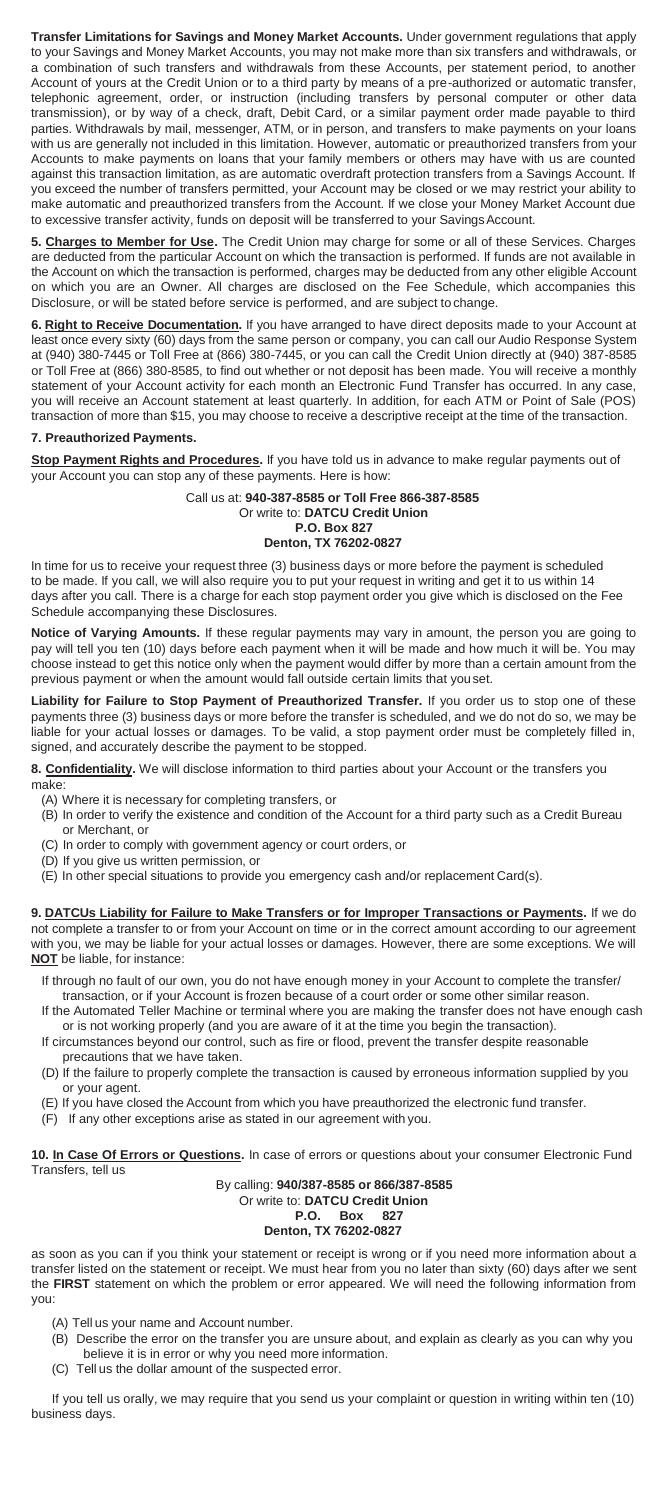We will determine whether an error occurred within ten (10) business days after we hear from you and will correct any error promptly. If we need more time, however, we may take up to forty-five (45) days to investigate your complaint or question. If we decide to do this, we will provisionally credit your Account within ten (10) business days for the amount you think is in error, so that you will have use of the money during the time it takes us to complete our investigation. If we ask you to put your complaint or question in writing and we do not receive it within ten (10) business days, we may not credit yourAccount.

For errors involving new Accounts, point-of-sale, or foreign-initiated transactions, we may take up to 90 days to investigate your complaint or question. For new Accounts, we may take up to 20 business days to credit your Account for the amount you think is in error.

We will tell you the results within three business days after completing our investigation. If we determine that there was no error, we will send you a written explanation including the date and amount we will debit your Account. You may ask for copies of the documents that we used in ourinvestigation.

**11. ATM/Debit Card International Transactions.** If you effect an international transaction withyour Debit Card, VISA will convert the charge into a U.S. dollar amount. Currently, the currency conversion rate used by VISA to determine the transaction amount in U.S. dollars for such transactions is generally either a government-mandated exchange rate or a wholesale exchange rate selected by VISA for the applicable currency on the day the transaction is processed, which rate may differ from the applicable rate on the date the transaction occurred or when the transaction is posted to your Account. We will charge a Foreign Transaction Fee of up to 1% of the transaction amount on all international purchase, cash disbursement, and Account credit transactions, even if the transaction is conducted in U.S. dollars.

**12. Illegal Transactions.** You agree that you will not cause or allow your Card or PIN to be used in any manner or for any transaction that we believe poses an undue risk of illegality, and we may refuse to authorize any such use or transaction. If you use your Card or PIN for a transaction that is determined to be illegal, you will be liable for the transaction. You also waive any right to take legal action against the Credit Union for your illegaluse of yourCard orPIN, and youagree to indemnifyand hold harmlessthe Credit Union and VISAfrom and against any lawsuits, other legal action, or liability that results directly or indirectly from such illegal use.

**13. Linking Account or Access Device to a Third Party Application (App) or Payment Service.** You agree that if you link any of your accounts or access device(s) to a third-party app or payment service (including but not limited to Cash App, PayPal, Zelle, or Venmo) you understand and agree that these are NOT Credit Union services; and any transaction(s) you make will be subject to your agreement with the application or service provider. You further understand that these apps and services do not provide the same protections from fraud or other misapplication of funds as traditional direct banking services. If we transfer any funds as directed by you or anyone you authorize to the app or third-party service provider such transfer(s) shall in all respects be an authorized transaction and we will have no further obligation or liability if the app or provider then transfers the funds to a fraudster or the funds are otherwise misapplied.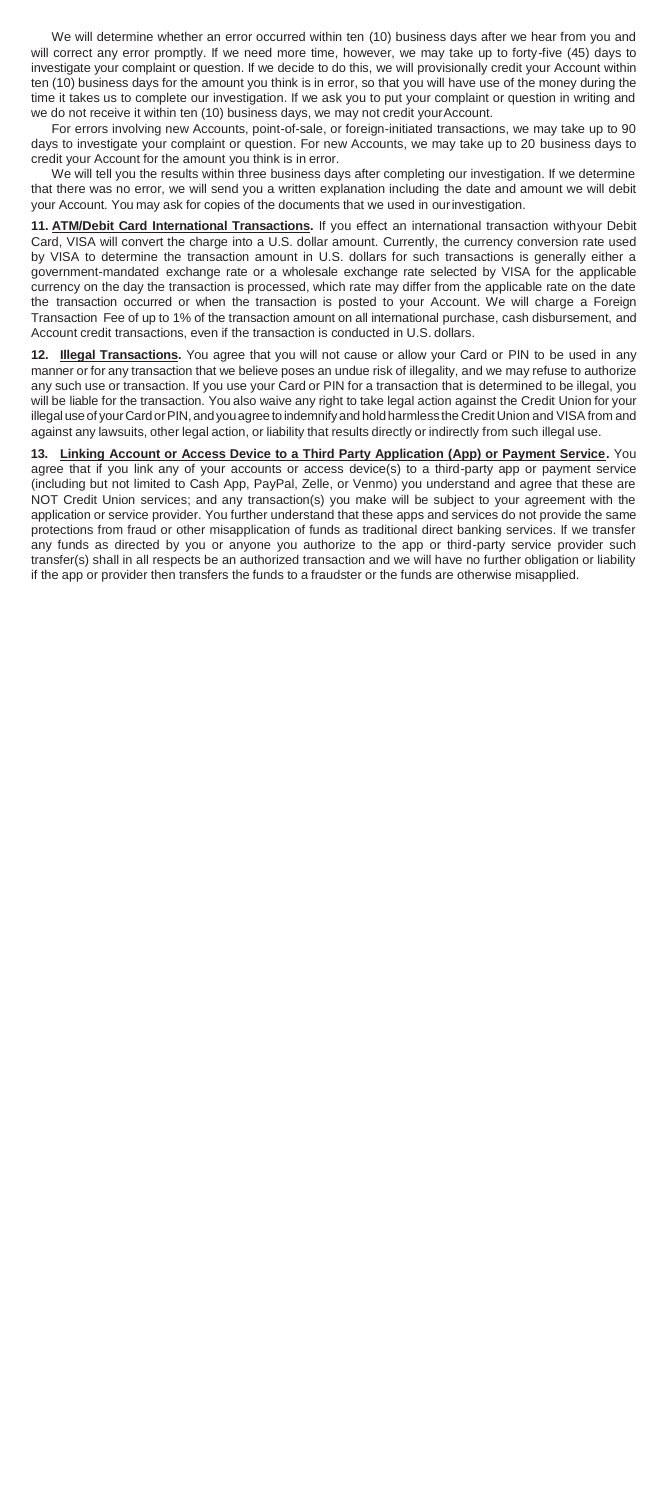### **DATCU**

### **TRUTH-IN-SAVINGS ACCOUNT DISCLOSURES, AND NON-RETURN PRIVILEGE POLICY FOR CONSUMER AND BUSINESS SHARE (SAVINGS), CHECKING, MONEY MARKET ACCOUNTS BUSINESS ACCOUNTS, AND ORGANIZATION/ASSOCIATION ACCOUNTS**

These Account Disclosures set forth certain terms, rates and fees applicable to your Share (Savings), Checking and Money Market Accounts at DATCU, and are incorporated as part of your Account Agreement with us.

### **1. TRUTH-IN-SAVINGS ACCOUNT DISCLOSURES**

**Rate Information.** The dividend rate and Annual Percentage Yield (APY) on your Credit Union Share (Savings) Accounts, Checking Accounts, IRA Share (Savings) Accounts, and Money Market Accounts may change every dividend period as determined by the Credit Union Board of Directors.

**Account Information.** Accounts are non-transferable and non-assignable. Funds in your Accounts may not be pledged to secure any obligation of an Owner, except for obligations owed to the Credit Union. **Compounding and Crediting**.

(a) Share (Savings) Accounts, Small Business Share (Savings) Accounts, and IRA Share (Savings) Accounts. \*Dividends on all Share (Savings) Accounts and IRA Share (Savings) Accounts will be compounded quarterly and credited quarterly. The dividend period is quarterly. For example, the beginning date of the first dividend period of the calendar year is January 1st, and the ending date of such dividend period is March 31st. All other dividend periods follow this same pattern of dates. The dividend declaration date is the last day of a dividend period, and for the example is March 31st.

(b) Checking Accounts. Interest on applicable Checking Accounts will be compounded monthly and credited monthly.

(c) Money Market Accounts. Dividends on your Money Market Accounts will be compounded monthly and credited monthly. The dividend period is monthly, for example, the beginning date of the first dividend period is January 1st and the ending date of such dividend is

January 31st. All other dividend periods follow this same pattern of dates. The dividend declaration date is the last day of a dividend period, and for example, is January  $31<sup>ST</sup>$ .

**Effect of Closing.** If you close your account before dividends are paid, you will not receive the accrued dividends.

**Balance Computation Method.** Dividends are calculated by the average daily balance method, which applies a periodic rate to the average daily balance in the Account for the period. The average daily balance is calculated by adding the balance in the Account for each day of the period and dividing that figure by the number of days in the period.

### **Minimum Balance Requirements.**

(a) Regular Share (Savings) Accounts and Other Share (Savings) Accounts. The minimum balance required to open this Account is \$5.00. You must maintain a minimum average daily balance of \$100.00 in your Account to obtain the disclosed APY\*.

(b) Health Savings Accounts. The minimum balance required to open this Account is \$5.00. There is no minimum balance to maintain or monthly service charge for this Account. No dividend is earned for Health Savings Accounts.

(c) Checking Accounts. Some checking accounts may require minimum deposit/loan balance to avoid fees.

(d) Money Market Accounts. The minimum balance required to open this Account is \$2,500.00. You must maintain a minimum daily balance of \$2,500.00 to avoid a service charge. If during any month, your Account balance falls below the required minimum, your Account will be subject to a monthly service charge (See our Truth-In-Savings Fee Schedule). You must maintain a minimum average daily balance of \$2,500.00 to obtain the disclosed APY.

(e) Small Business/Organization Accounts. The minimum balance required to open a Business/ Organization Savings Account is \$5.00. You must maintain a minimum average daily balance of \$100.00 to obtain the disclosed APY. Business Savings Accounts may incur a monthly fee as stated in our Truth-In-Savings Fee Schedule. The minimum balance required to open a Business/Organization Checking Account is \$5.00. Dividends are not earned on Business/Organization Checking Accounts.

**Accrual of Dividends.** Dividends will begin to accrue on the business day you deposit cash and noncash items (such as checks) to your Account.

### **Transaction Limitations.**

(a) For your Share (Savings) Accounts: The Credit Union reserves the right to require up to sixty (60) days' notice prior to withdrawal or transfer of funds. During any month, you may make no more than six (6) withdrawals or transfers to another Credit Union Account of yours or to a third party by means of a pre-authorized, automatic, computer transfer or telephonic order or instruction, or by check, draft, debit card, or similar order made by you and payable to a third party. There is no limit on the number of transactions you make in the following manner: (1) transfers to any loan account with us, (2) transfers to another account of yours with us or withdrawals when such transfer or withdrawal is initiated in person, by mail, or at an ATM. If you exceed the transfer limitations set forth above, your Account may be subject to closure by the Credit Union.

(b) Your IRA Share (Savings) Account is subject to certain penalties for early withdrawals imposed by the Internal Revenue Service. Please refer to your IRA Agreement. The terms of your IRA Agreement will control over the terms of this Agreement in the event of any conflict.

(c) Your Health Savings Account (HSA) is subject to the maximum annual HSA contribution limits established by the Internal Revenue Service. Please refer to your HSA Agreement. The terms of your HSAAgreement will control over the terms of this Agreement in the event of any conflict.

(d) On your Money Market Account, you may make no more than six (6) withdrawals or transfers monthly (including, but not limited to, withdrawals made by Automated Clearing House (ACH), telephone, Internet, wire, check, draft or similar (order). Overdraft protection will not be offered or allowed on your Money Market Account. If a transfer request would exceed the transfer limitations set forth above in any statement period, we may refuse or reverse the transfer, and suspend or close your Account, and we may impose a charge (See our Truth-in-Savings Fee Schedule). If you continue to exceed any transfer limits on your Account after the Credit Union has notified you of such transfer violation, your Account will be subject to closure, and in the event of closure, funds on deposit will be transferred to your regular Share Savings (01) Account.

**Nature of Dividends.** Dividends are paid from current income and available earnings, after required transfers to reserves at the end of a dividend period.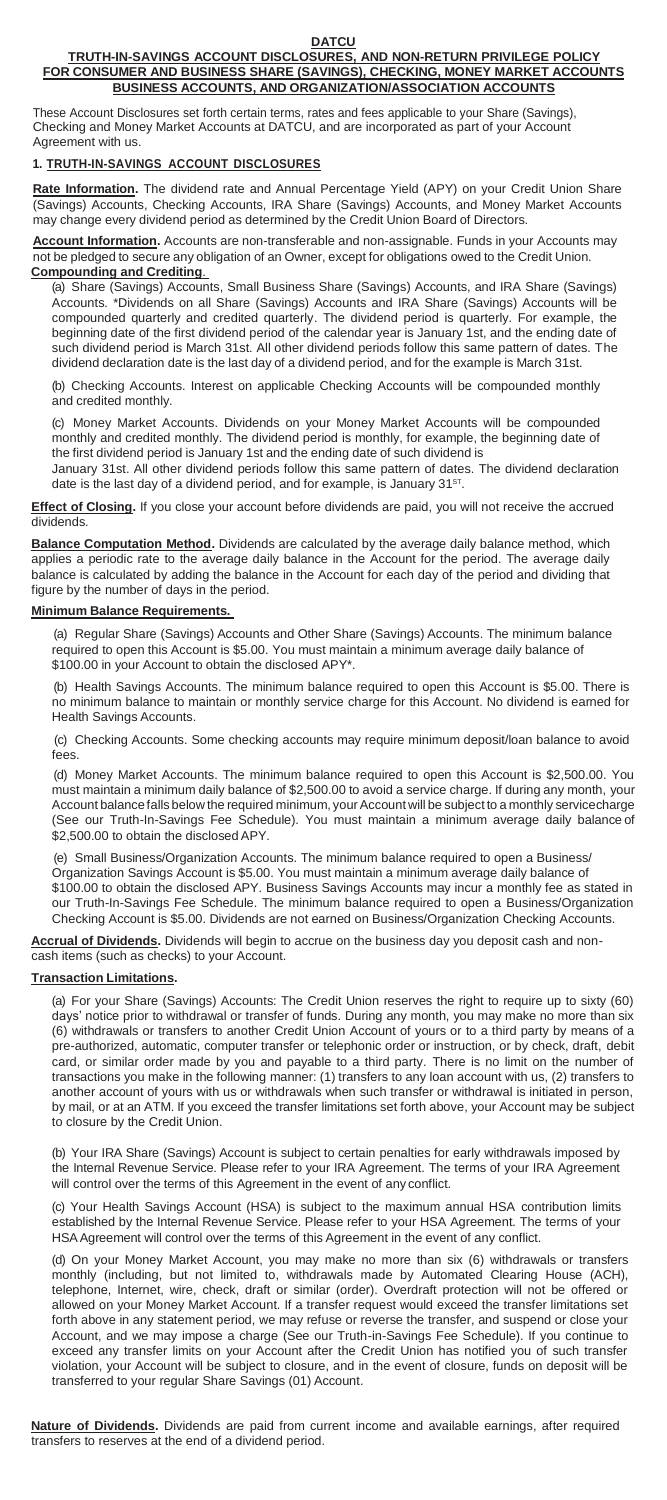**Par Value of Shares.** You must complete payment and maintain at least one regular share on deposit in order to maintain your Credit Union membership and qualify for Credit Union services. The par value of a regular share in the DATCU Credit Union is \$5.00.

**National Credit Union Share Insurance Fund.** Member Accounts in this Credit Union are federally insured by the National Credit Union Share Insurance Fund.

**STATEMENT FREQUENCY.** Savings Account Statements are provided at least quarterly. Checking Account Statements are provided monthly if activity is occurring on the account.

### **NON-RETURN PRIVILEGE POLICY (NRP)**

NOTICE: The following is DATCUs Non-Return Privilege (NRP) Policy. This is only a policy and is not part of your contractual arrangement with us.

DATCU recognizes that members may inadvertently write a check or perform other Checking Account transactions when sufficient Checking Account funds are not available to pay the transactions. To cover such transactions, our Automatic Overdraft Protection service will automatically transfer funds from other deposit Accounts of yours to your Checking Account. You may also apply for a line of credit to cover overdrafts. For Automatic Overdraft Protection from deposit Accounts, there is NOT an Overdraft Protection Transfer fee per transfer however federal regulations may limit the number of automatic or preauthorized transfers allowed each month from your Savings Accounts. Please refer to the DATCU Truth in Savings Account Disclosures for details about limitations on automatic and preauthorized transfers from Savings Accounts. To apply for an overdraft line of credit, please contact us.

For those occasions when overdraft protection is not available from a deposit or a line-of-credit account, we also offer our Non-Return Privilege service. This is a non-contractual, discretionary service whereby DATCU may choose to pay inadvertent overdrafts of qualified members caused by in-person transactions, ATM transactions, debit card transactions, preauthorized transfers (ACH), and transfers by other electronic means when no other form of overdraft protection is available. To qualify, you must (i) make regular deposits with us at least once a month, (ii) resolve any negative Account balances or other amounts owing to us within 30 days of the event giving rise to the obligation, unless we have agreed otherwise in writing, and

(iii) have no legal orders outstanding. This service may not be made available to you until we have verified that you qualify. In addition, we reserve the right to limit the number of Checking Accounts approved for NRP to one per household. Our payment of overdrafts using this service is limited at any one time to a maximum of \$1,000 (dependent on Account history) for qualified Checking Accounts, including overdraft fees. This service is not available for Business Accounts or Money Market Accounts. To receive this service for your ATM and one-time debit card transactions, you must affirmatively opt-in. Please see the Important Information section immediately below for more information about the Non-Return Privilege service and ATM and one-time debit card transactions.

The NRP service is not a contractual obligation of the Credit Union, is not a line of credit, and there is never any guarantee of payment. We retain the sole discretion to refuse to pay any overdraft at any time for any reason. You should not rely on this service as a means to pay ordinary and routine expenses.

**If at any time you feel you need help with your financial obligations,** please contact one of our Personal Service Representatives at (940) 387-8585 or (866) 387-8585.

There is an NRP fee each time we choose to pay a transaction using the NRP service (See our Truth-In-Savings Fee Schedule). There is no limit to the number of NRP fees that may be charged each day. You should be aware that we normally process transactions in the order in which they are received and not necessarily in the order they were transacted. We may also process payment orders and withdrawals in any order we choose. These practices can affect the number of NRP fees you may incur each day. Please remember that we are never under any obligation to pay any overdraft using the NRP service, and you should not expect that we will pay an overdraft at any time or give you notice that we will not or have not paid an overdraft, even if we have paid overdrafts for you in the past.

Our NRP service can help protect your good name in your community. Amounts advanced to you through this service require repayment in full immediately. Joint Account Owners are jointly and severally responsible for amounts advanced under this service. You may repay an overdrawn Account by depositing funds or obtaining an approved loan with us. If you do not repay advanced funds within 30 days of the advance, we may terminate your access to the NRP service, refer the matter to collection, and exercise other rights as provided by law. We may also report your payment status to consumer reporting agencies such as ChexSystems.

We reserve the right to terminate your access to the NRP service at any time and for any reason without notice to you. We also reserve the right to add to, change, or delete the terms of this policy or to discontinue the NRP service at any time in our sole discretion.

If you have any questions or would prefer not to participate in the NRP service, you may opt out. To opt out, please contact us at one of the telephone numbers above.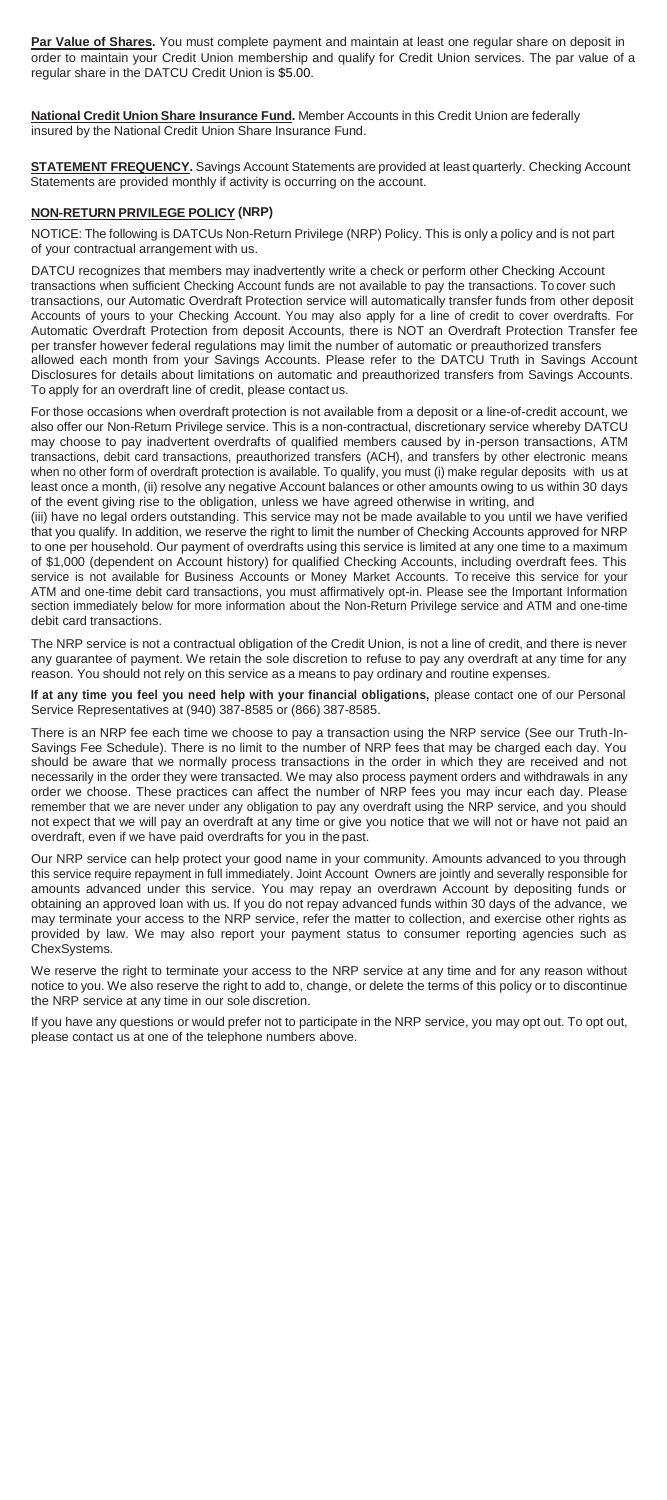### *Important Information Concerning the Payment of ATM and One-time Debit Card Transactions Under the Non-Return Privilege Policy*

### *What You Need to Know about Overdrafts and Overdraft Fees*

*An overdraft occurs when you do not have enough available funds\* in your account to cover a transaction, but we pay it anyway. We can cover your overdrafts in two different ways:*

*We have standard overdraft practices that come with your account.*

*We also offer overdraft protection plans, such as a link to a savings account, which may be less expensive than our standard overdraft practices. To learn more, ask us about these plans.*

*This notice explains our standard overdraft practices.*

*What are the standard overdraft practices that come with my account?*

*We do authorize and pay overdrafts for the following types of transactions:*

*Checks and other transactions made using your checking account number*

*Automatic bill payments*

*We do not authorize and pay overdrafts for the following types of transactions unless you ask us to (see below):*

*ATM transactions*

*Everyday debit card transactions*

We pay overdrafts based on available funds in your account, which means we do not guarantee that we will *always authorize and pay any type of transaction.*

*If we do not authorize and pay an overdraft, your transaction will be declined.*

### *What fees will I be charged if DATCU pays my overdraft?*

*Under our standard overdraft practices:*

*We may charge you a fee each time we pay an overdraft as disclosed in our Truth in Savings Fee Schedule.*

*There is no limit on the total fees we can charge you for overdrawing your account.*

### *What if I want DATCU to authorize and pay overdrafts on my ATM and everyday debit card transactions?*

If you also want us to authorize and pay overdrafts on ATM and everyday debit card transactions, call *940-387-8585, visit [www.datcu.org,](http://www.datcu.org/) or complete an opt-in form at one of our branches.*